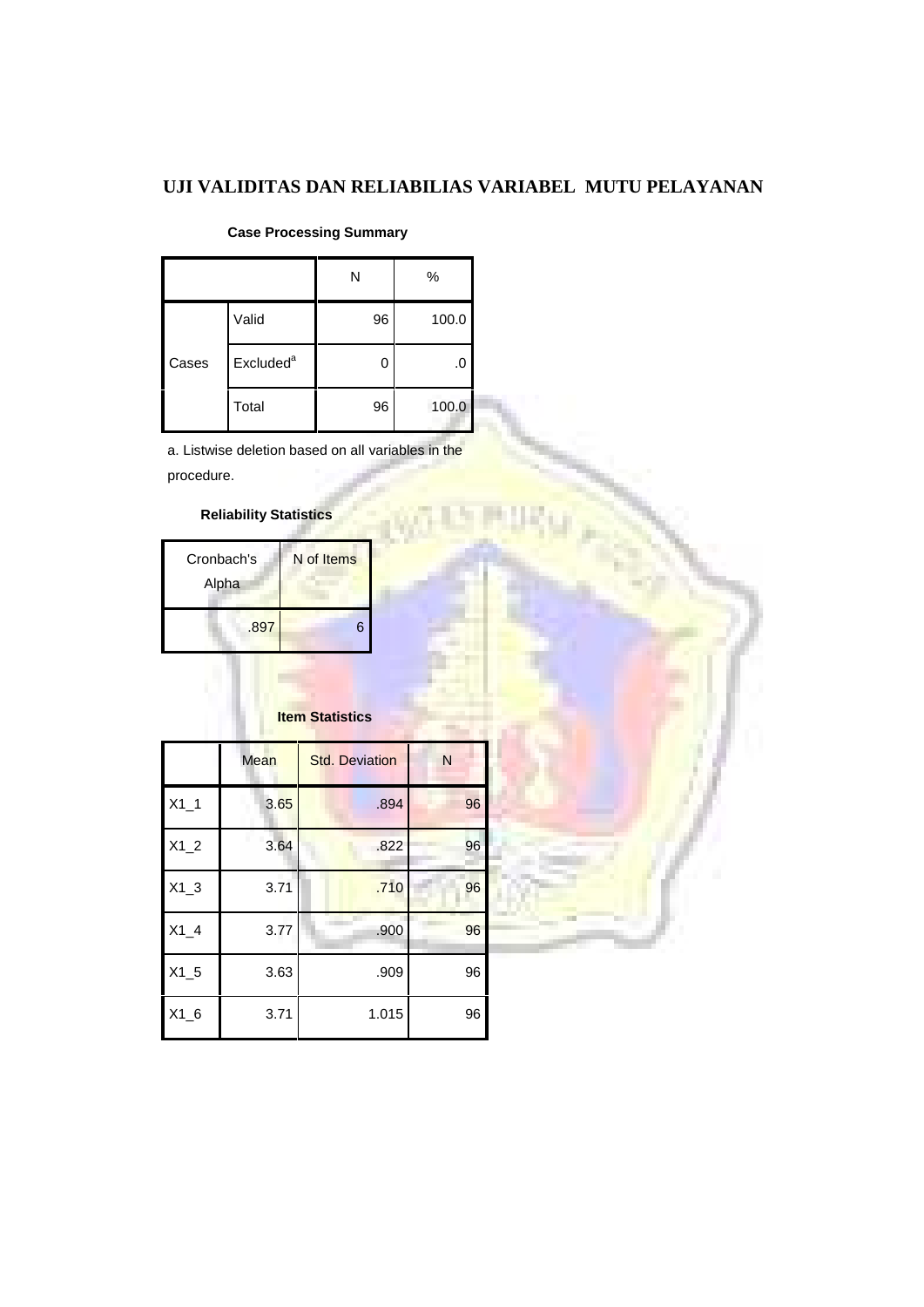#### **Item-Total Statistics**

|        | Scale Mean if<br>Item Deleted | Scale Variance<br>if Item Deleted | Corrected Item-<br>Total<br>Correlation | Cronbach's<br>Alpha if Item<br>Deleted |
|--------|-------------------------------|-----------------------------------|-----------------------------------------|----------------------------------------|
| $X1_1$ | 18.45                         | 12.776                            | .752                                    | .874                                   |
| $X1_2$ | 18.46                         | 13.493                            | .697                                    | .882                                   |
| $X1_3$ | 18.39                         | 14.134                            | .702                                    | .884                                   |
| $X1_4$ | 18.32                         | 12.768                            | .747                                    | .875                                   |
| $X1_5$ | 18.47                         | 13.304                            | .641                                    | .891                                   |
| $X1_6$ | 18.39                         | 11.692                            | .815                                    | .863                                   |

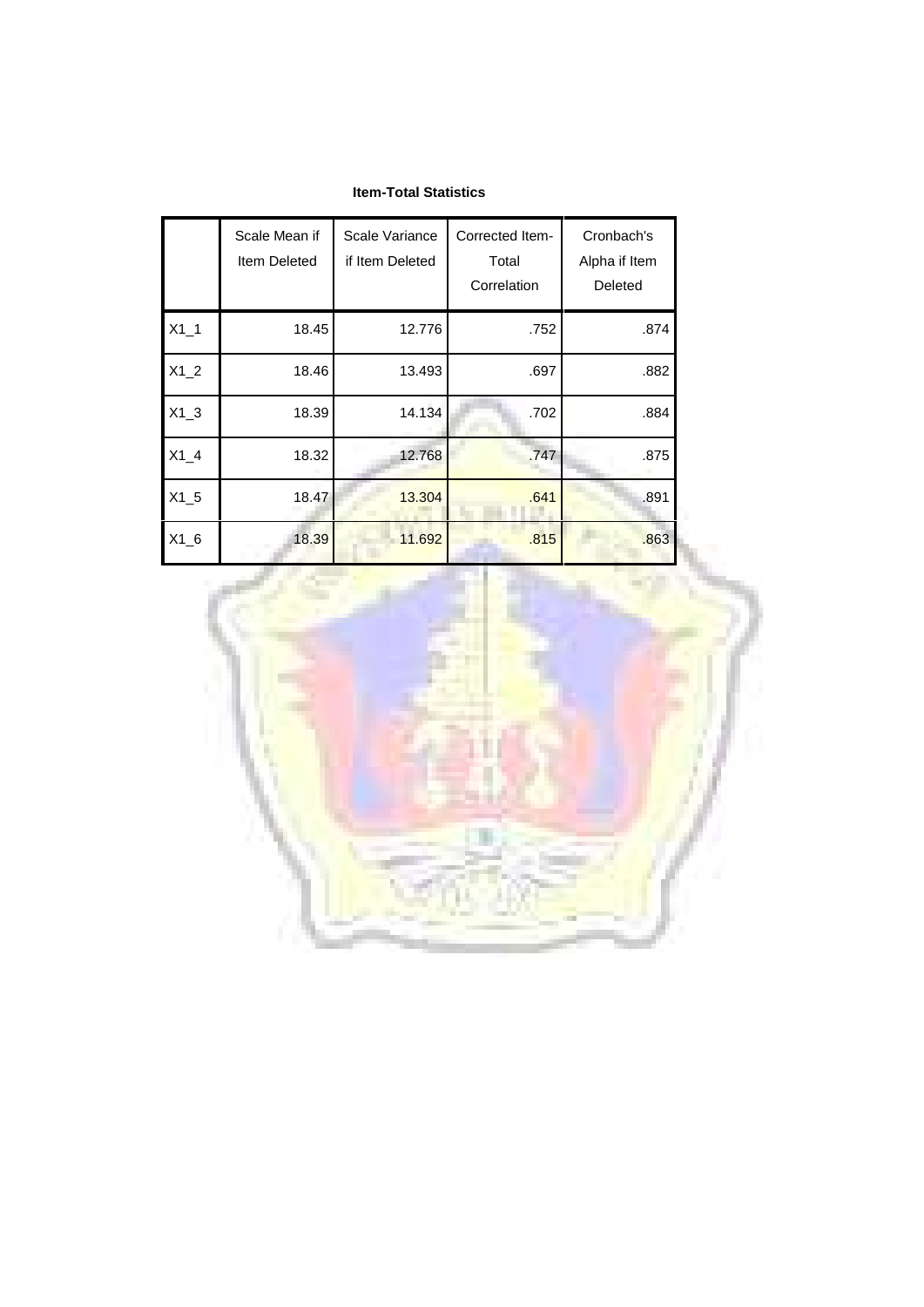#### **UJI VALIDITAS DAN RELIABILITAS VARIABEL PROSEDUR PELAYANAN**

|       |                       | N  | %     |
|-------|-----------------------|----|-------|
|       | Valid                 | 96 | 100.0 |
| Cases | Excluded <sup>a</sup> | 0  | .0    |
|       | Total                 | 96 | 100.0 |

#### **Case Processing Summary**

a. Listwise deletion based on all variables in the procedure.

### **Reliability Statistics**

| Cronbach's<br>Alpha | N of Items |
|---------------------|------------|
| .941                | 8          |

### **Item Statistics**

|        | Mean | <b>Std. Deviation</b> | N  |
|--------|------|-----------------------|----|
| $X2_1$ | 3.73 | .900                  | 96 |
| $X2_2$ | 3.78 | .897                  | 96 |
| $X2_3$ | 3.92 | 1.073                 | 96 |
| $X2_4$ | 3.89 | 1.065                 | 96 |
| $X2_5$ | 3.86 | 1.111                 | 96 |
| $X2_6$ | 3.63 | .886                  | 96 |
| $X2_7$ | 3.82 | .846                  | 96 |
| $X2_8$ | 3.93 | .897                  | 96 |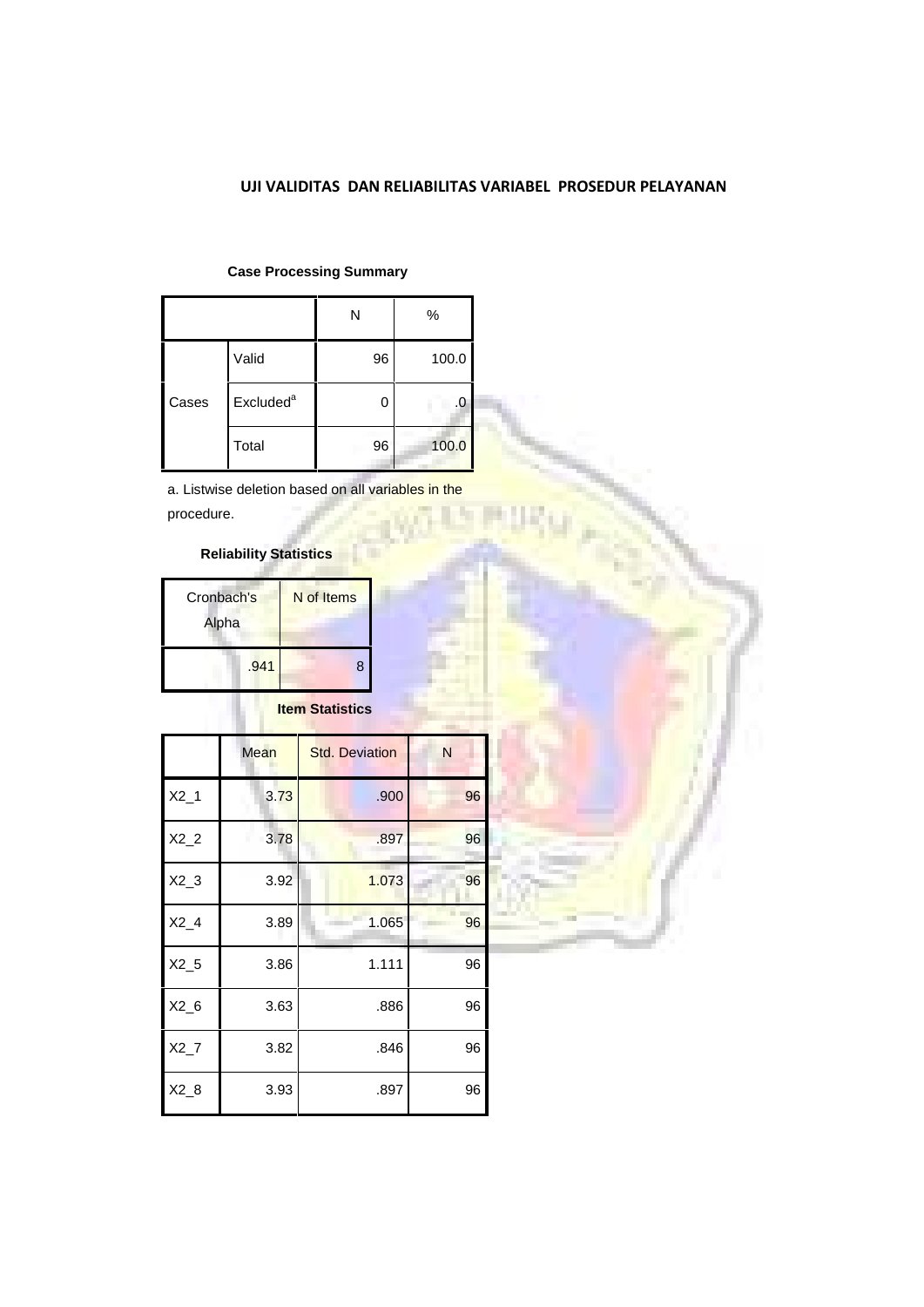|        | Scale Mean if<br>Item Deleted | Scale Variance<br>if Item Deleted | Corrected Item-<br>Total<br>Correlation | Cronbach's<br>Alpha if Item<br>Deleted |  |
|--------|-------------------------------|-----------------------------------|-----------------------------------------|----------------------------------------|--|
| $X2_1$ | 26.82                         | 33.621                            | .727                                    | .937                                   |  |
| $X2_2$ | 26.77                         | 33.021                            | .795                                    | .932                                   |  |
| $X2_3$ | 26.64                         | 30.508                            | .874                                    | .926                                   |  |
| $X2_4$ | 26.67                         | 30.456                            | .887                                    | .925                                   |  |
| $X2_5$ | 26.69                         | 30.280                            | .859                                    | .928                                   |  |
| $X2_6$ | 26.93                         | 34.005                            | .700                                    | .938                                   |  |
| $X2_7$ | 26.73                         | 33.652                            | .779                                    | .934                                   |  |
| $X2_8$ | 26.63                         | 34.005                            | .689                                    | .939                                   |  |

#### **Item-Total Statistics**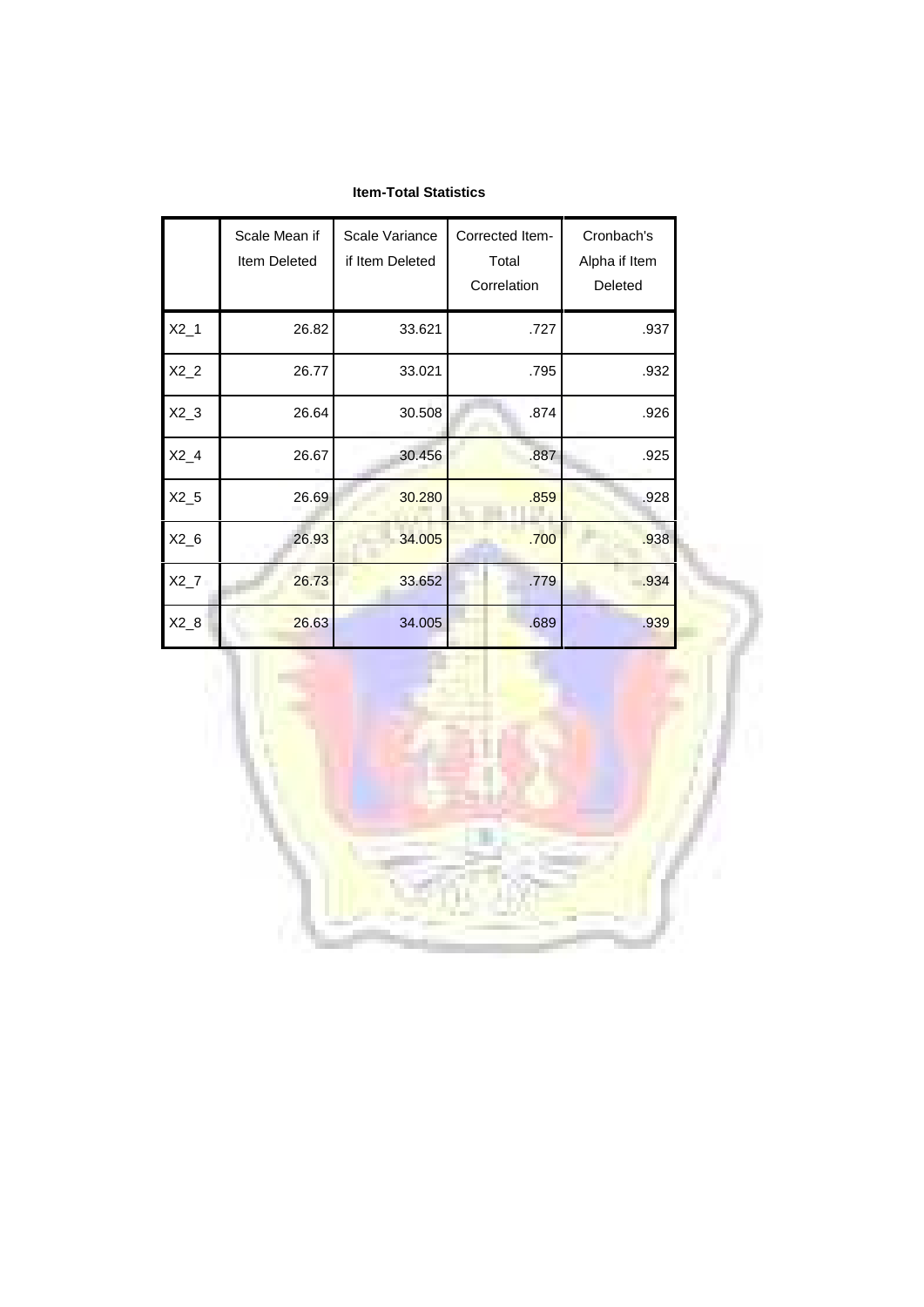#### **UJI VALIDITAS DAN RELIABILITAS VARIABEL KEPUASAN MASYARAKAT**

|       |                       | N  | $\%$  |
|-------|-----------------------|----|-------|
|       | Valid                 | 96 | 100.0 |
| Cases | Excluded <sup>a</sup> | 0  | .0    |
|       | Total                 | 96 | 100.0 |

**Case Processing Summary**

a. Listwise deletion based on all variables in the procedure.

### **Reliability Statistics**

| Cronbach's<br>Alpha | N of Items |
|---------------------|------------|
| .854                | 3          |

#### **Item Statistics**

|       | Mean | <b>Std. Deviation</b> | N  |
|-------|------|-----------------------|----|
| $Y_1$ | 3.65 | .794                  | 96 |
| $Y_2$ | 3.70 | .742                  | 96 |
| $Y_3$ | 3.79 | .870                  | 96 |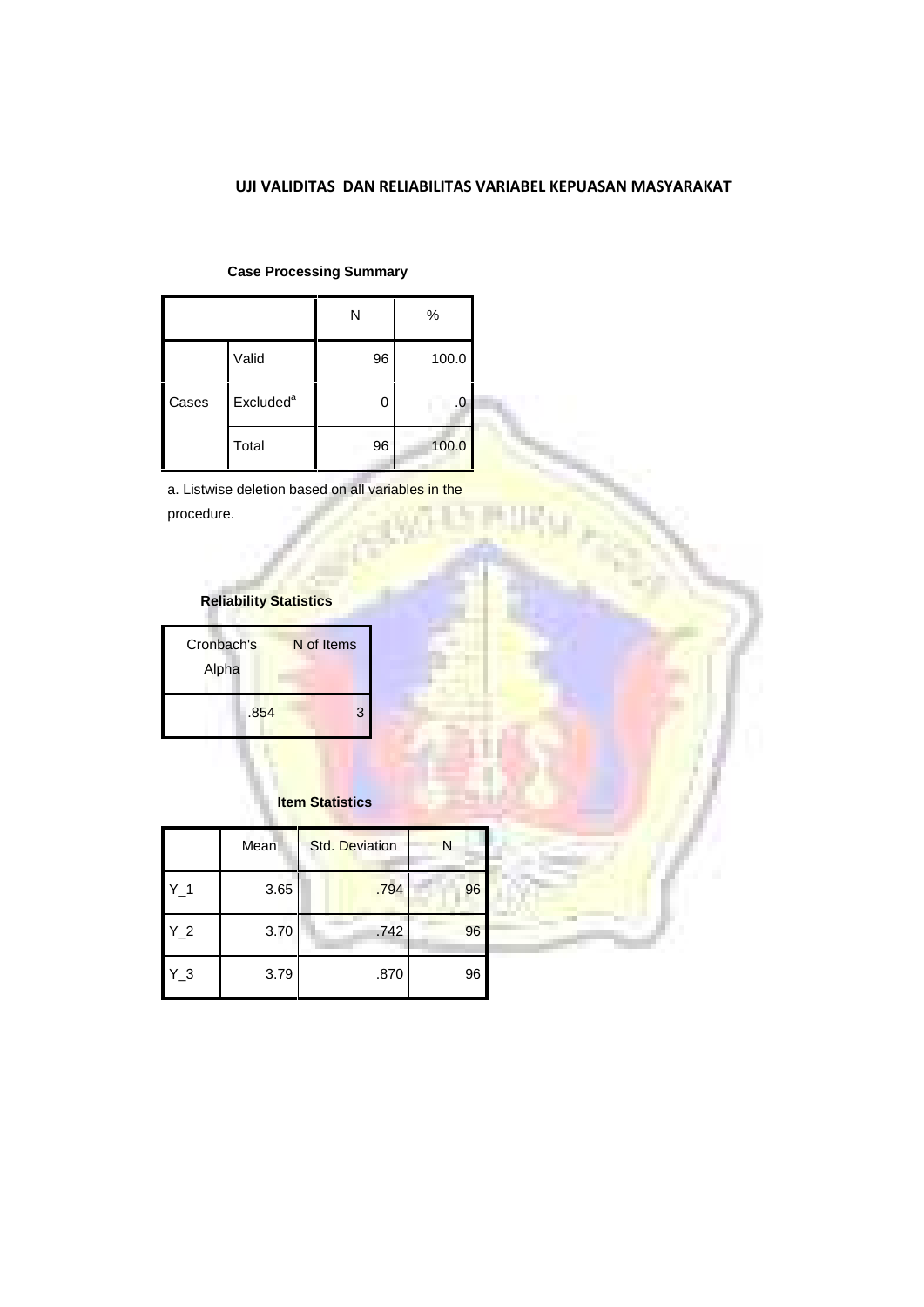#### **Item-Total Statistics**

|                | Scale Mean if<br>Item Deleted | Scale Variance<br>if Item Deleted | Corrected Item-<br>Total<br>Correlation | Cronbach's<br>Alpha if Item<br>Deleted |
|----------------|-------------------------------|-----------------------------------|-----------------------------------------|----------------------------------------|
| Y <sub>1</sub> | 7.49                          | 2.316                             | .641                                    | .872                                   |
| Y 2            | 7.44                          | 2.207                             | .790                                    | .743                                   |
| Y 3            | 7.34                          | 1.912                             | .761                                    | .765                                   |

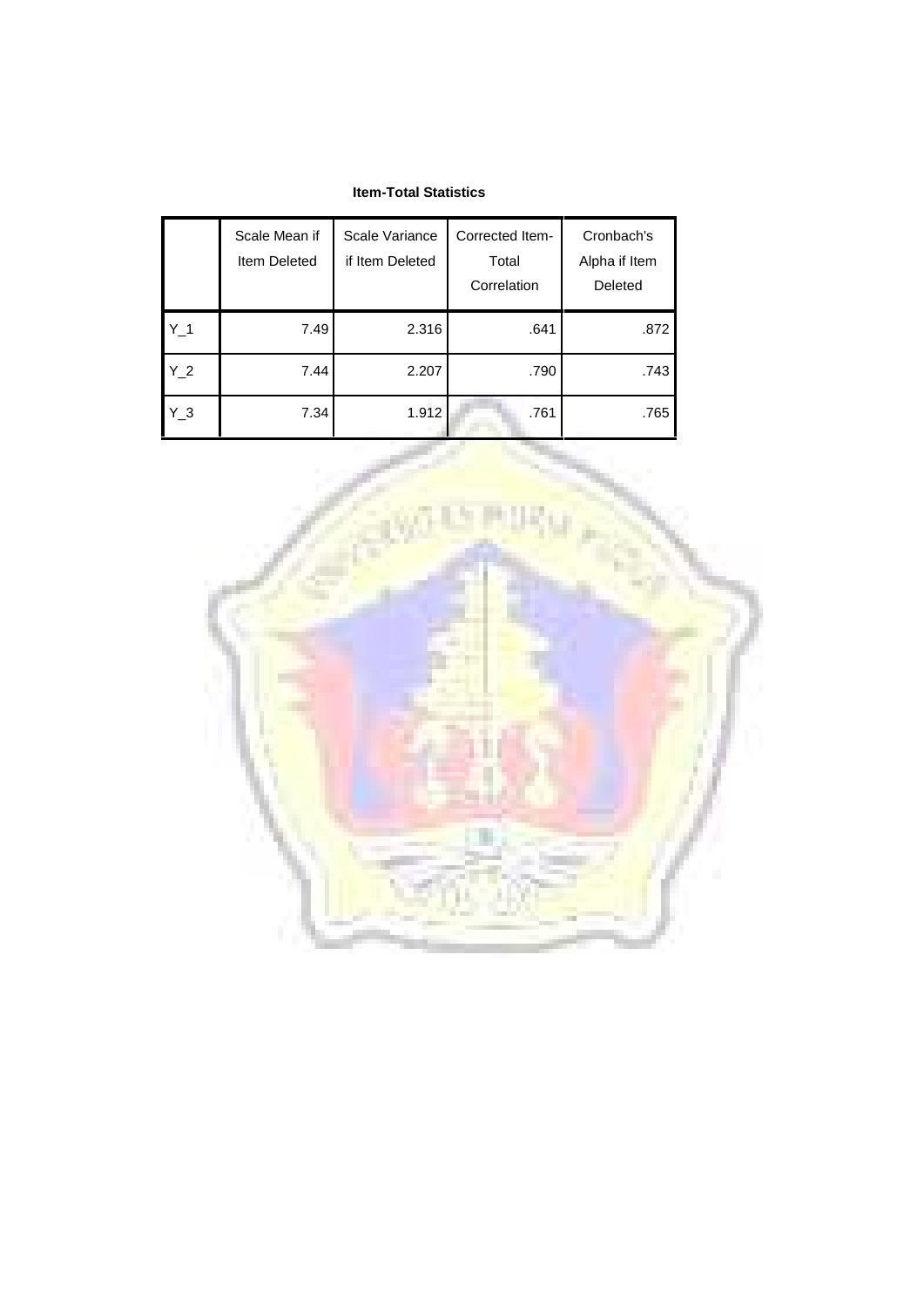#### **One-Sample Kolmogorov-Smirnov Test**

|                                  |                | Unstandardized<br>Residual |  |
|----------------------------------|----------------|----------------------------|--|
| N                                |                | 96                         |  |
| Normal Parameters <sup>a,b</sup> | Mean           | 0E-7                       |  |
|                                  | Std. Deviation | 1.08988773                 |  |
|                                  | Absolute       | .122                       |  |
| <b>Most Extreme Differences</b>  | Positive       | .039                       |  |
|                                  | Negative       | $-122$                     |  |
| Kolmogorov-Smirnov Z             |                | 1.199                      |  |
| Asymp. Sig. (2-tailed)           |                | .113                       |  |
| a. Test distribution is Normal.  |                |                            |  |
| b. Calculated from data.         |                |                            |  |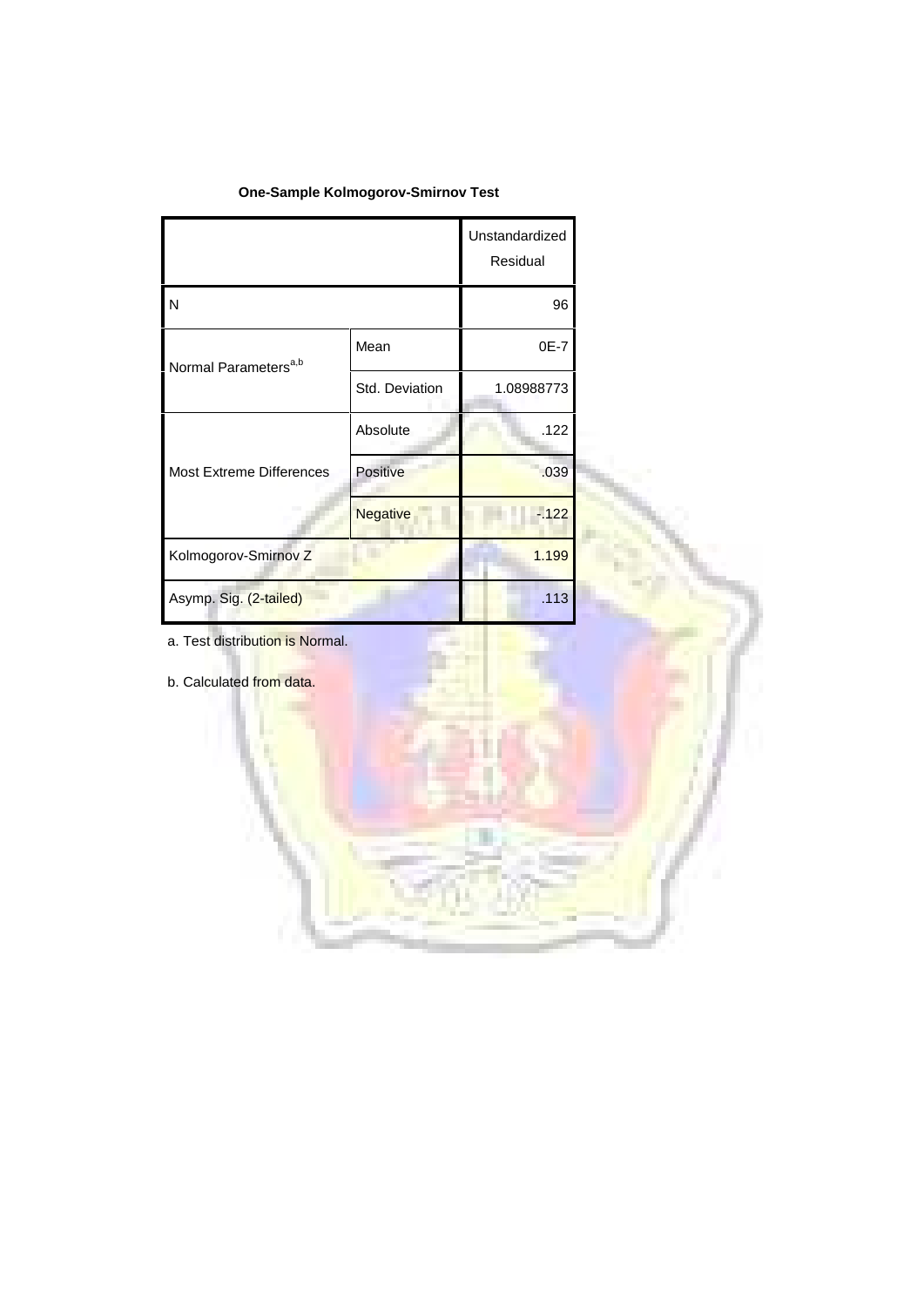### **Descriptive Statistics**

|                         | Mean  | Std. Deviation | N  |
|-------------------------|-------|----------------|----|
| Kepuasan Masyarakat (Y) | 11.14 | 2.121          | 96 |
| Mutu Pelayanan (X1)     | 22.09 | 4.287          | 96 |
| Prosedur Pelayanan (X2) | 30.55 | 6.482          | 96 |

| Model |                         | <b>Collinearity Statistics</b> |            |
|-------|-------------------------|--------------------------------|------------|
|       |                         | <b>Tolerance</b>               | <b>VIF</b> |
|       | (Constant)              |                                |            |
|       | Mutu Pelayanan (X1)     | .503                           | 1.990      |
|       | Prosedur Pelayanan (X2) | .503                           | 1.990      |

# **Descriptive Statistics**

|                         | Mean  | <b>Std. Deviation</b> | N  |
|-------------------------|-------|-----------------------|----|
| Kepuasan Masyarakat (Y) | 11.14 | 2.121                 | 96 |
| Mutu Pelayanan (X1)     | 22.09 | 4.287                 | 96 |
| Prosedur Pelayanan (X2) | 30.55 | 6.482                 | 96 |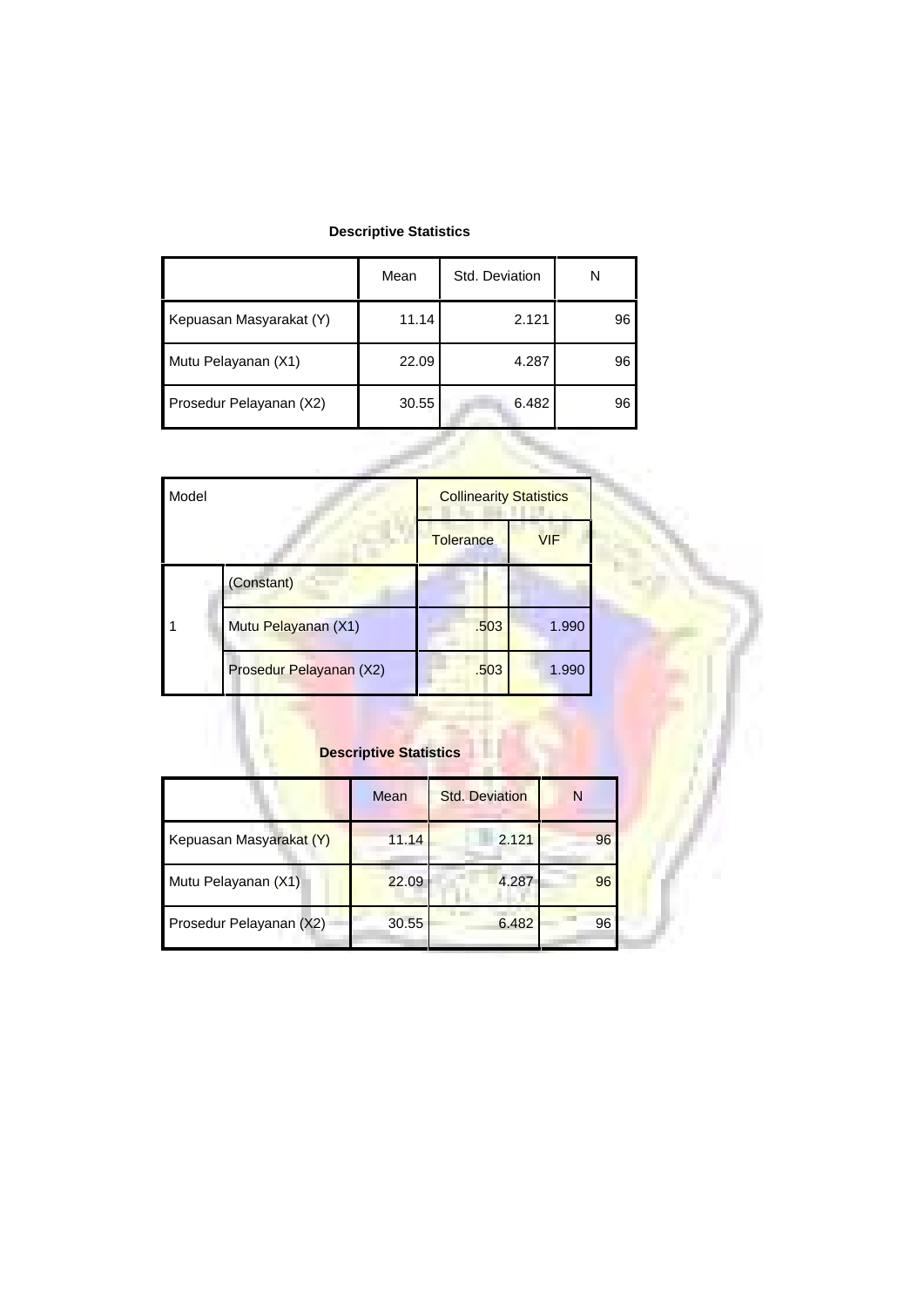### **Model Summary<sup>b</sup>**

| Model | R                 | R Square | Adjusted R<br>Square | Std. Error of the<br>Estimate | Durbin-Watson |
|-------|-------------------|----------|----------------------|-------------------------------|---------------|
|       | .858 <sup>a</sup> | .736     | .730                 | 1.102                         | 1.619         |

a. Predictors: (Constant), Prosedur Pelayanan (X2), Mutu Pelayanan (X1)

b. Dependent Variable: Kepuasan Masyarakat (Y)

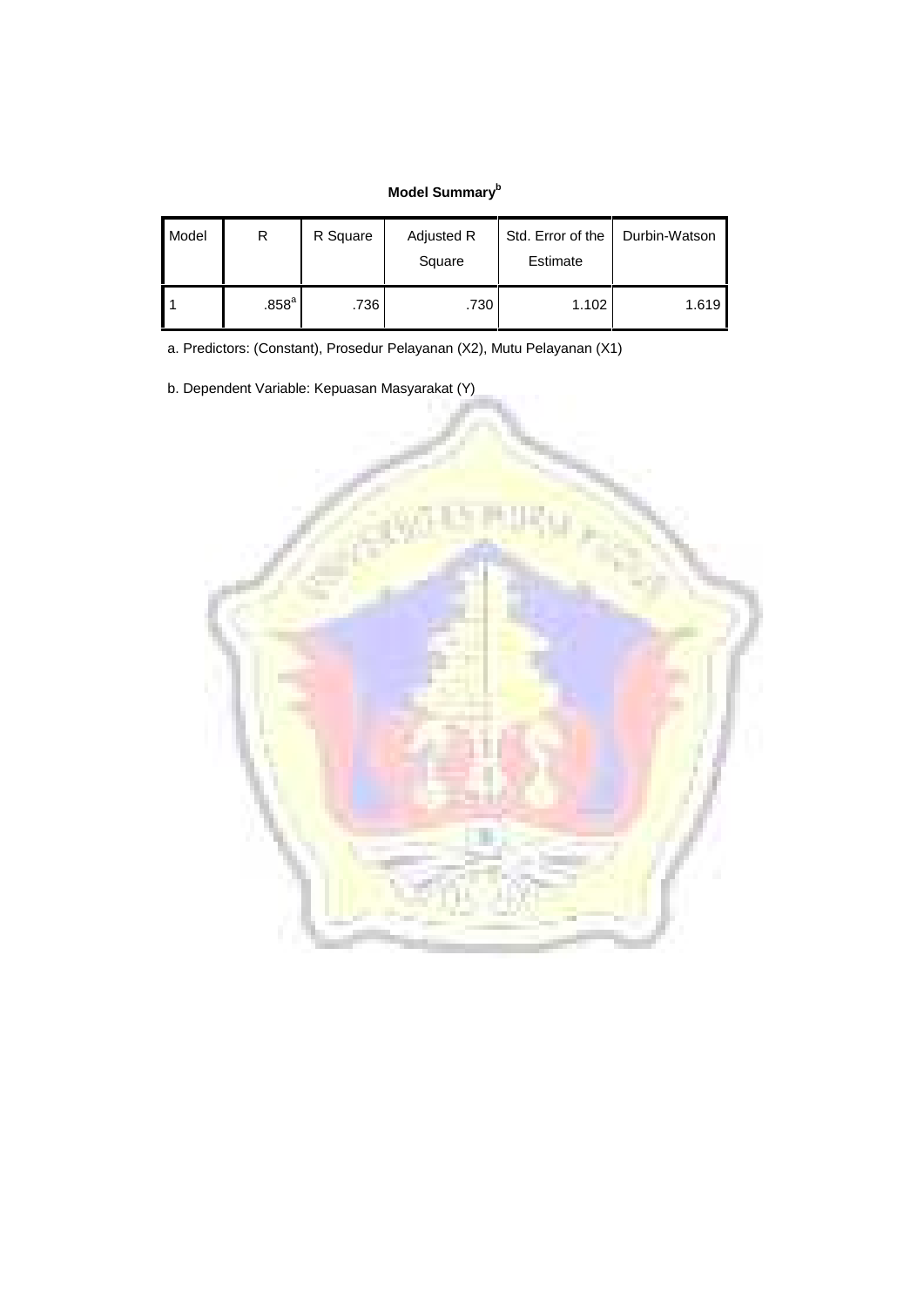#### **Descriptive Statistics**

|                         | Mean  | Std. Deviation | N  |
|-------------------------|-------|----------------|----|
| Kepuasan Masyarakat (Y) | 11.14 | 2.121          | 96 |
| Mutu Pelayanan (X1)     | 22.09 | 4.287          | 96 |
| Prosedur Pelayanan (X2) | 30.55 | 6.482          | 96 |

#### **Variables Entered/Removed<sup>a</sup>**

| Model | <b>Variables Entered</b>                                     | <b>Variables</b><br>Removed | Method |
|-------|--------------------------------------------------------------|-----------------------------|--------|
|       | Prosedur Pelayanan (X2), Mutu<br>Pelayanan (X1) <sup>b</sup> |                             | Enter  |

a. Dependent Variable: Kepuasan Masyarakat (Y)

b. All requested variables entered.

#### **Model Summary<sup>b</sup>**

| Model |                   | R Square | <b>Adjusted R</b><br>Square | Std. Error of the<br><b>Estimate</b> |
|-------|-------------------|----------|-----------------------------|--------------------------------------|
|       | .858 <sup>a</sup> | .736     | .730                        | 1.102                                |

a. Predictors: (Constant), Prosedur Pelayanan (X2), Mutu Pelayanan (X1)

b. Dependent Variable: Kepuasan Masyarakat (Y)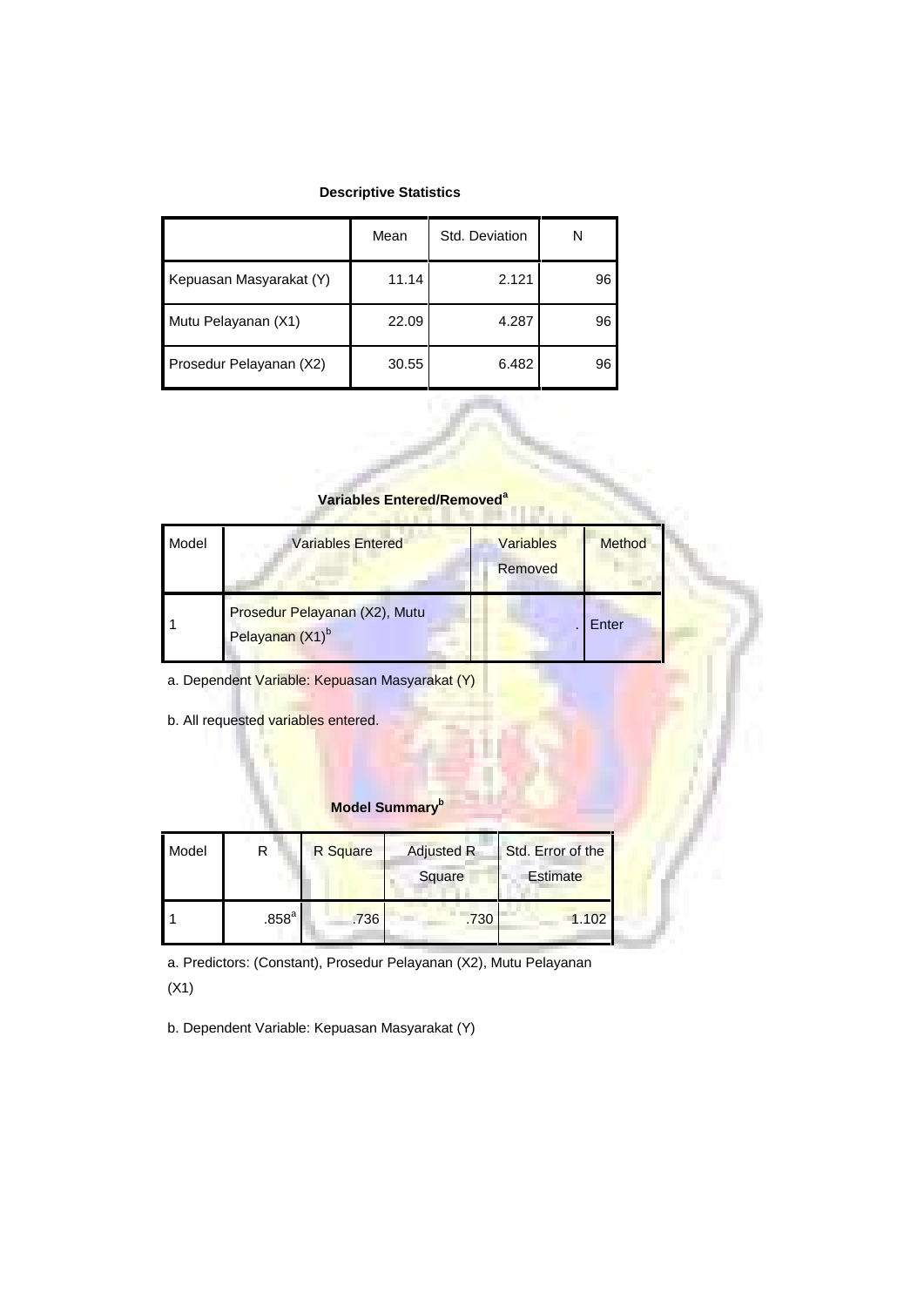#### **ANOVA<sup>a</sup>**

| Model |            | Sum of Squares | df | Mean Square | F       | Sig.              |
|-------|------------|----------------|----|-------------|---------|-------------------|
|       | Regression | 314.393        | 2  | 157.197     | 129.551 | .000 <sup>b</sup> |
|       | Residual   | 112.846        | 93 | 1.213       |         |                   |
|       | Total      | 427.240        | 95 |             |         |                   |

a. Dependent Variable: Kepuasan Masyarakat (Y)

b. Predictors: (Constant), Prosedur Pelayanan (X2), Mutu Pelayanan (X1)

| Model |                         |       | Unstandardized<br><b>Coefficients</b> | Standardized<br><b>Coefficients</b> |       | Sig. |
|-------|-------------------------|-------|---------------------------------------|-------------------------------------|-------|------|
|       |                         | B     | Std. Error                            | <b>Beta</b>                         |       |      |
|       | (Constant)              | 1.433 | .618                                  |                                     | 2.321 | .022 |
|       | Mutu Pelayanan (X1)     | .221  | .037                                  | .448                                | 5.953 | .000 |
|       | Prosedur Pelayanan (X2) | .157  | .025                                  | .481                                | 6.403 | .000 |

### **Coefficients<sup>a</sup>**

a. Dependent Variable: Kepuasan Masyarakat (Y)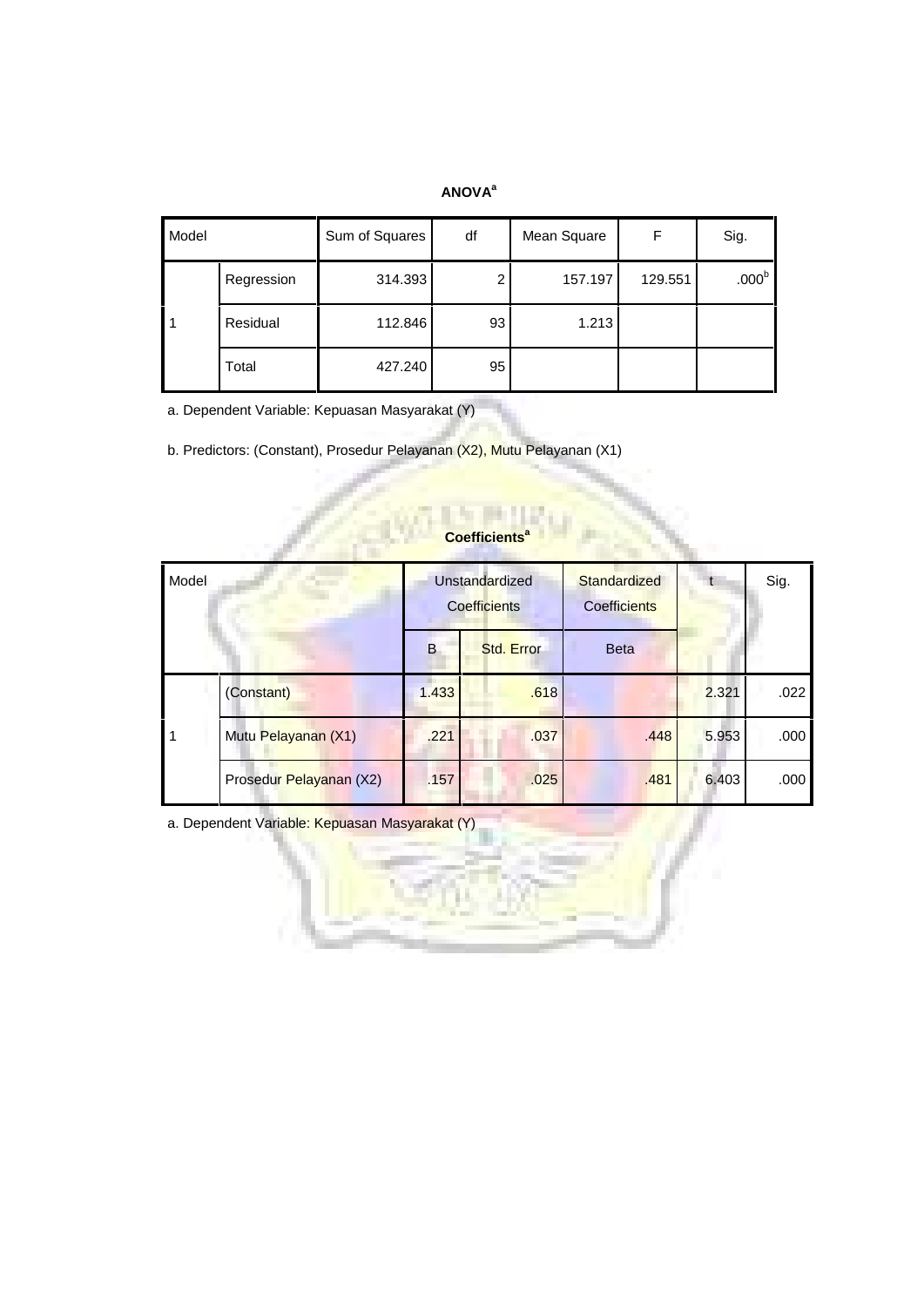**Cuplikan Tabel Distribusi t**



| <b>No</b>      | 10%   | 5%    | 2,5%                    |
|----------------|-------|-------|-------------------------|
| 1              | 3.078 | 6.314 | 12.706                  |
| $\overline{2}$ | 1.886 | 2.920 | 4.303                   |
| 3              | 1.638 | 2.353 | 3.182                   |
| 4              | 1.533 | 2.132 | 2.776<br><b>COLLECT</b> |
| 5              | 1.476 | 2.015 | 2.571                   |
| 6              | 1.440 | 1.943 | 2.447                   |
| $\overline{7}$ | 1.415 | 1.895 | 2.365                   |
| 8              | 1.397 | 1.860 | 2.306                   |
| 9              | 1.383 | 1.833 | 2.262                   |
| 10             | 1.372 | 1.812 | 2.228                   |
| 11             | 1.363 | 1.796 | 2.201                   |
| 12             | 1.356 | 1.782 | 2.179                   |
| 13             | 1.350 | 1.771 | 2.160                   |
| 14             | 1.345 | 1.761 | 2.145                   |
| 15             | 1.341 | 1.753 | 2.131                   |
| 16             | 1.337 | 1.746 | 2.120                   |
| 17             | 1.333 | 1.740 | 2.110                   |
| 18             | 1.330 | 1.734 | 2.101                   |
| 19             | 1.328 | 1.729 | 2.093                   |
| 20             | 1.325 | 1.725 | 2.086                   |
| 21             | 1.323 | 1.721 | 2.080                   |
| 22             | 1.321 | 1.717 | 2.074                   |
| 23             | 1.319 | 1.714 | 2.069                   |
| 24             | 1.318 | 1.711 | 2.064                   |
| 25             | 1.316 | 1.708 | 2.060                   |
| 26             | 1.315 | 1.706 | 2.056                   |
| 27             | 1.314 | 1.703 | 2.052                   |
| 28             | 1.313 | 1.701 | 2.048                   |
| 29             | 1.311 | 1.699 | 2.045                   |
| 30             | 1.310 | 1.697 | 2.042                   |
| 31             | 1.309 | 1.696 | 2.040                   |
| 32             | 1.309 | 1.694 | 2.037                   |
| 33             | 1.308 | 1.692 | 2.035                   |
| 34             | 1.307 | 1.691 | 2.032                   |
| 35             | 1.306 | 1.690 | 2.030                   |
| 36             | 1.306 | 1.688 | 2.028                   |
|                |       |       |                         |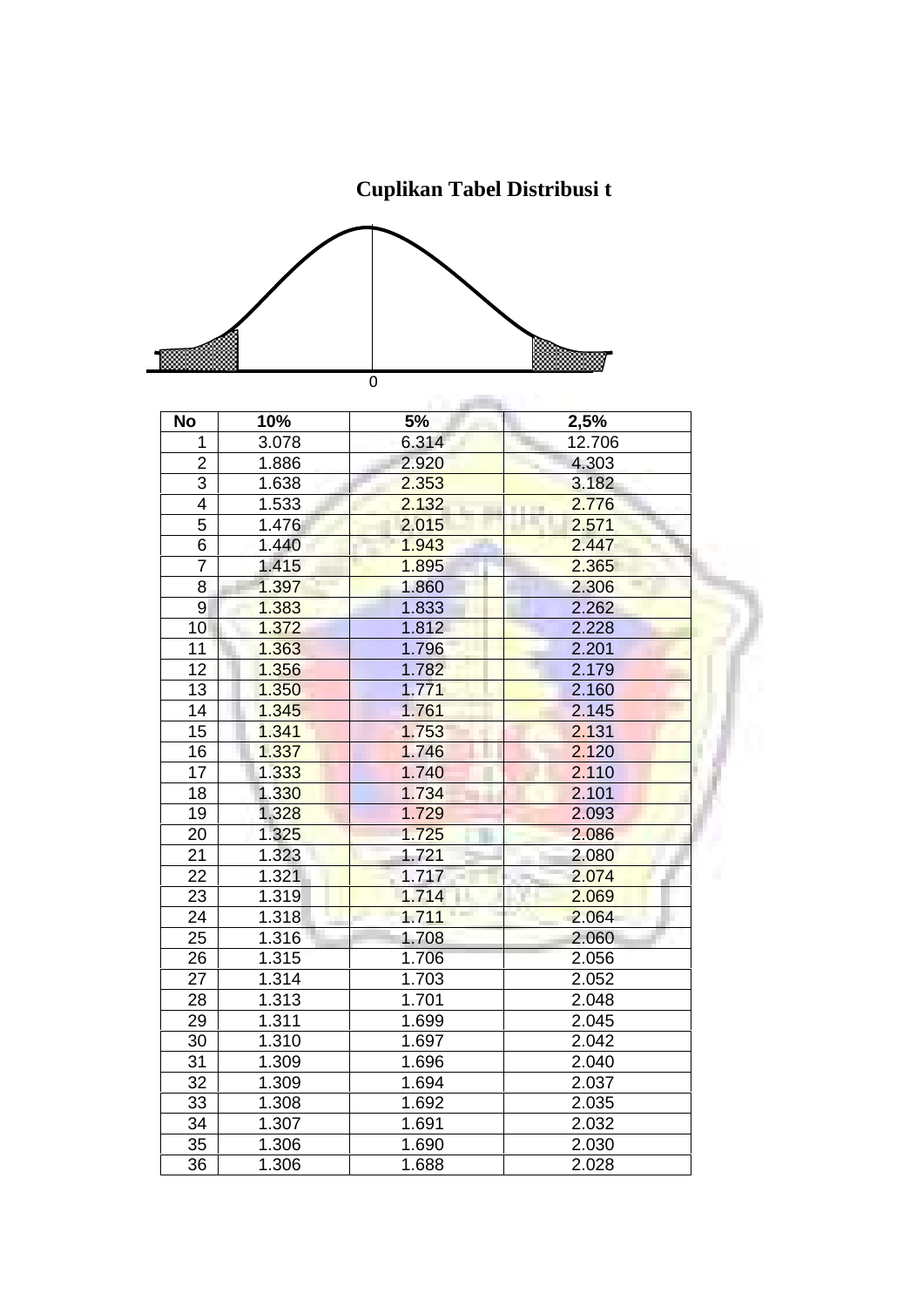| 37 | 1.305 | 1.687 | 2.026      |
|----|-------|-------|------------|
| 38 | 1.304 | 1.686 | 2.024      |
| 39 | 1.304 | 1.685 | 2.023      |
| 40 | 1.303 | 1.684 | 2.021      |
| 41 | 1.303 | 1.683 | 2.020      |
| 42 | 1.302 | 1.682 | 2.018      |
| 43 | 1.302 | 1.681 | 2.017      |
| 44 | 1.301 | 1.680 | 2.015      |
| 45 | 1.301 | 1.679 | 2.014      |
| 46 | 1.300 | 1.679 | 2.013      |
| 47 | 1.300 | 1.678 | 2.012      |
| 48 | 1.299 | 1.677 | 2.011      |
| 49 | 1.299 | 1.677 | 2.010      |
| 50 | 1.299 | 1.676 | 2.009      |
| 51 | 1.298 | 1.675 | 2.008      |
| 52 | 1.298 | 1.675 | 2.007      |
| 53 | 1.298 | 1.674 | 2.006      |
| 54 | 1.297 | 1.674 | 2.005      |
|    |       |       |            |
| 55 | 1.297 | 1.673 | 2.004      |
| 56 | 1.297 | 1.673 | 2.003      |
| 57 | 1.297 | 1.672 | 2.002      |
| 58 | 1.296 | 1.672 | 2.002      |
| 59 | 1.296 | 1.671 | 2.001      |
| 60 | 1.296 | 1.671 | 2.000      |
| 61 | 1.296 | 1.670 | 2.000      |
| 62 | 1.295 | 1.670 | 1.999      |
| 63 | 1.295 | 1.669 | 1.998      |
| 64 | 1.295 | 1.669 | 1.998      |
| 65 | 1.295 | 1.669 | 1.997      |
| 66 | 1.295 | 1.668 | 1.997      |
| 67 | 1.294 | 1.668 | 1.996      |
| 68 | 1.294 | 1.668 | 1.995      |
| 69 | 1.294 | 1.667 | 1.995      |
| 70 | 1.294 | 1.667 | 1.994<br>ш |
| 71 | 1.294 | 1.667 | 1.994      |
| 72 | 1.293 | 1.666 | 1.993      |
| 73 | 1.293 | 1.666 | 1.993      |
| 74 | 1.293 | 1.666 | 1.993      |
| 75 | 1.293 | 1.665 | 1.992      |
| 76 | 1.293 | 1.665 | 1.992      |
| 77 | 1.293 | 1.665 | 1.991      |
| 78 | 1.292 | 1.665 | 1.991      |
| 79 | 1.292 | 1.664 | 1.990      |
| 80 | 1.292 | 1.664 | 1.990      |
| 81 | 1.292 | 1.664 | 1.990      |
| 82 | 1.292 | 1.664 | 1.989      |
| 83 | 1.292 | 1.663 | 1.989      |
| 84 | 1.292 | 1.663 | 1.989      |
|    |       |       |            |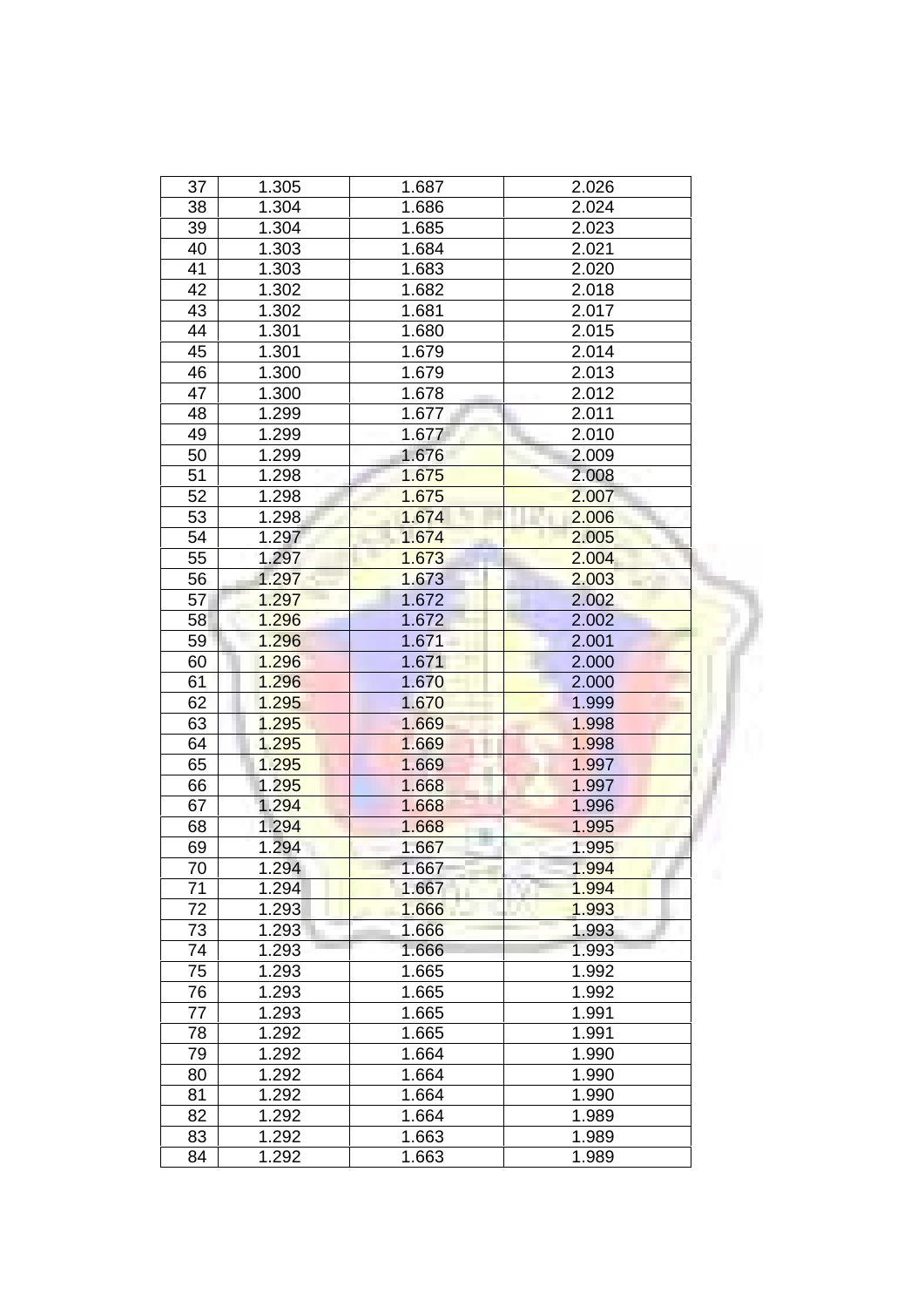| 85  | 1.292 | 1.663 | 1.988 |
|-----|-------|-------|-------|
| 86  | 1.291 | 1.663 | 1.988 |
| 87  | 1.291 | 1.663 | 1.988 |
| 88  | 1.291 | 1.662 | 1.987 |
| 89  | 1.291 | 1.662 | 1.987 |
| 90  | 1.291 | 1.662 | 1.987 |
| 91  | 1.291 | 1.662 | 1.986 |
| 92  | 1.291 | 1.662 | 1.986 |
| 93  | 1.291 | 1.661 | 1.986 |
| 94  | 1.291 | 1.661 | 1.986 |
| 95  | 1.291 | 1.661 | 1.985 |
| 96  | 1.290 | 1.661 | 1.985 |
| 97  | 1.290 | 1.661 | 1.985 |
| 98  | 1.290 | 1.661 | 1.984 |
| 99  | 1.290 | 1.660 | 1.984 |
| 100 | 1.290 | 1.660 | 1.984 |

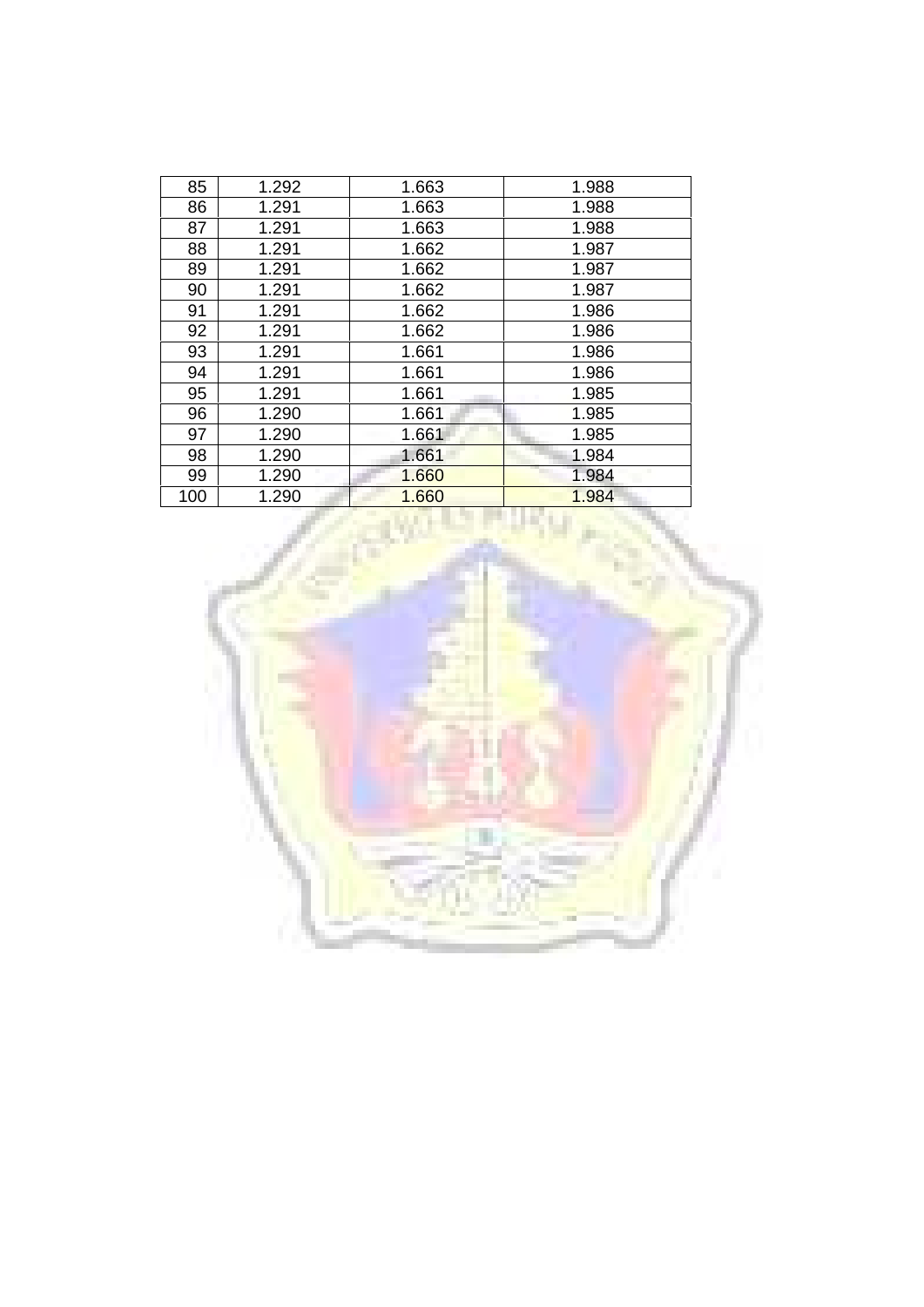Tabel F untuk  $\alpha$  = 0.05



| ٠<br>٧<br>۰<br>×<br>۰,<br>× |  |
|-----------------------------|--|
|                             |  |

| df             | 1       | $\overline{2}$ | 3 <sub>1</sub> | $\overline{4}$ | 5 <sub>1</sub> | 6       | $\overline{\mathbf{z}}$ | 8       |
|----------------|---------|----------------|----------------|----------------|----------------|---------|-------------------------|---------|
| $\mathbf{1}$   | 161.448 | 199.500        | 215.707        | 224.583        | 230.162        | 233.986 | 236.768                 | 238.883 |
| $\overline{2}$ | 18.513  | 19.000         | 19.164         | 19.247         | 19.296         | 19.330  | 19.353                  | 19.371  |
| 3              | 10.128  | 9.552          | 9.277          | 9.117          | 9.013          | 8.941   | 8.887                   | 8.845   |
| $\overline{4}$ | 7.709   | 6.944          | 6.591          | 6.388          | 6.256          | 6.163   | 6.094                   | 6.041   |
| 5              | 6.608   | 5.786          | 5.409          | 5.192          | 5.050          | 4.950   | 4.876                   | 4.818   |
| 6              | 5.987   | 5.143          | 4.757          | 4.534          | 4.387          | 4.284   | 4.207                   | 4.147   |
| $\overline{7}$ | 5.591   | 4.737          | 4.347          | 4.120          | 3.972          | 3.866   | 3.787                   | 3.726   |
| 8              | 5.318   | 4.459          | 4.066          | 3.838          | 3.687          | 3.581   | 3.500                   | 3.438   |
| 9              | 5.117   | 4.256          | 3.863          | 3.633          | 3.482          | 3.374   | 3.293                   | 3.230   |
| 10             | 4.965   | 4.103          | $3.708 -$      | 3.478          | 3.326          | 3.217   | 3.135                   | 3.072   |
| 11             | 4.844   | 3.982          | 3.587          | 3.357          | 3.204          | 3.095   | 3.012                   | 2.948   |
| 12             | 4.747   | 3.885          | 3.490          | 3.259          | 3.106          | 2.996   | 2.913                   | 2.849   |
| 13             | 4.667   | 3.806          | 3.411          | 3.179          | 3.025          | 2.915   | 2.832                   | 2.767   |
| 14             | 4.600   | 3.739          | 3.344          | 3.112          | 2.958          | 2.848   | 2.764                   | 2.699   |
| 15             | 4.543   | 3.682          | 3.287          | 3.056          | 2.901          | 2.790   | 2.707                   | 2.641   |
| 16             | 4.494   | 3.634          | 3.239          | 3.007          | 2.852          | 2.741   | 2.657                   | 2.591   |
| 17             | 4.451   | 3.592          | 3.197          | 2.965          | 2.810          | 2.699   | 2.614                   | 2.548   |
| 18             | 4.414   | 3.555          | 3.160          | 2.928          | 2.773          | 2.661   | 2.577                   | 2.510   |
| 19             | 4.381   | 3.522          | 3.127          | 2.895          | 2.740          | 2.628   | 2.544                   | 2.477   |
| 20             | 4.351   | 3.493          | 3.098          | 2.866          | 2.711          | 2.599   | 2.514                   | 2.447   |
| 21             | 4.325   | 3.467          | 3.072          | 2.840          | 2.685          | 2.573   | 2.488                   | 2.420   |
| 22             | 4.301   | 3.443          | 3.049          | 2.817          | 2.661          | 2.549   | 2.464                   | 2.397   |
| 23             | 4.279   | 3.422          | 3.028          | 2.796          | 2.640          | 2.528   | 2.442                   | 2.375   |
| 24             | 4.260   | 3.403          | 3.009          | 2.776          | 2.621          | 2.508   | 2.423                   | 2.355   |
| 25             | 4.242   | 3.385          | 2.991          | 2.759          | 2.603          | 2.490   | 2.405                   | 2.337   |
| 26             | 4.225   | 3.369          | 2.975          | 2.743          | 2.587          | 2.474   | 2.388                   | 2.321   |
| 27             | 4.210   | 3.354          | 2.960          | 2.728          | 2.572          | 2.459   | 2.373                   | 2.305   |
| 28             | 4.196   | 3.340          | 2.947          | 2.714          | 2.558          | 2.445   | 2.359                   | 2.291   |
| 29             | 4.183   | 3.328          | 2.934          | 2.701          | 2.545          | 2.432   | 2.346                   | 2.278   |
| 30             | 4.171   | 3.316          | 2.922          | 2.690          | 2.534          | 2.421   | 2.334                   | 2.266   |
| 31             | 4.160   | 3.305          | 2.911          | 2.679          | 2.523          | 2.409   | 2.323                   | 2.255   |
| 32             | 4.149   | 3.295          | 2.901          | 2.668          | 2.512          | 2.399   | 2.313                   | 2.244   |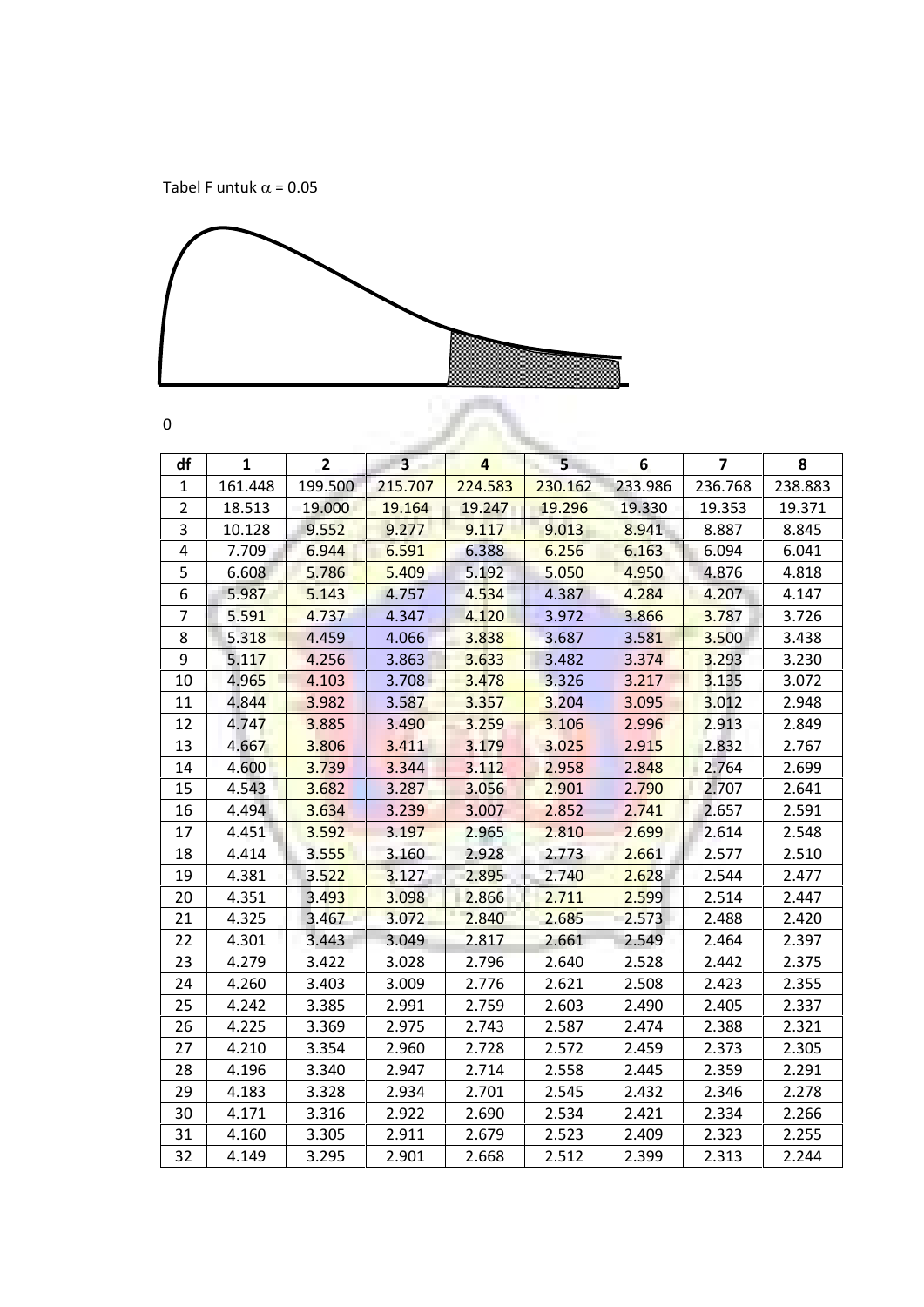| 33 | 4.139 | 3.285 | 2.892 | 2.659 | 2.503    | 2.389       | 2.303 | 2.235 |
|----|-------|-------|-------|-------|----------|-------------|-------|-------|
| 34 | 4.130 | 3.276 | 2.883 | 2.650 | 2.494    | 2.380       | 2.294 | 2.225 |
| 35 | 4.121 | 3.267 | 2.874 | 2.641 | 2.485    | 2.372       | 2.285 | 2.217 |
| 36 | 4.113 | 3.259 | 2.866 | 2.634 | 2.477    | 2.364       | 2.277 | 2.209 |
| 37 | 4.105 | 3.252 | 2.859 | 2.626 | 2.470    | 2.356       | 2.270 | 2.201 |
| 38 | 4.098 | 3.245 | 2.852 | 2.619 | 2.463    | 2.349       | 2.262 | 2.194 |
| 39 | 4.091 | 3.238 | 2.845 | 2.612 | 2.456    | 2.342       | 2.255 | 2.187 |
| 40 | 4.085 | 3.232 | 2.839 | 2.606 | 2.449    | 2.336       | 2.249 | 2.180 |
| 41 | 4.079 | 3.226 | 2.833 | 2.600 | 2.443    | 2.330       | 2.243 | 2.174 |
| 42 | 4.073 | 3.220 | 2.827 | 2.594 | 2.438    | 2.324       | 2.237 | 2.168 |
| 43 | 4.067 | 3.214 | 2.822 | 2.589 | 2.432    | 2.318       | 2.232 | 2.163 |
| 44 | 4.062 | 3.209 | 2.816 | 2.584 | 2.427    | 2.313       | 2.226 | 2.157 |
| 45 | 4.057 | 3.204 | 2.812 | 2.579 | 2.422    | 2.308       | 2.221 | 2.152 |
| 46 | 4.052 | 3.200 | 2.807 | 2.574 | $-2.417$ | 2.304       | 2.216 | 2.147 |
| 47 | 4.047 | 3.195 | 2.802 | 2.570 | 2.413    | 2.299       | 2.212 | 2.143 |
| 48 | 4.043 | 3.191 | 2.798 | 2.565 | 2.409    | 2.295       | 2.207 | 2.138 |
| 49 | 4.038 | 3.187 | 2.794 | 2.561 | 2.404    | 2.290       | 2.203 | 2.134 |
| 50 | 4.034 | 3.183 | 2.790 | 2.557 | 2.400    | 2.286       | 2.199 | 2.130 |
|    | 4.030 |       | 2.786 | 2.553 | 2.397    | 2.283       | 2.195 | 2.126 |
| 51 |       | 3.179 |       |       |          |             |       |       |
| 52 | 4.027 | 3.175 | 2.783 | 2.550 | 2.393    | 2.279       | 2.192 | 2.122 |
| 53 | 4.023 | 3.172 | 2.779 | 2.546 | 2.389    | 2.275       | 2.188 | 2.119 |
| 54 | 4.020 | 3.168 | 2.776 | 2.543 | 2.386    | 2.272       | 2.185 | 2.115 |
| 55 | 4.016 | 3.165 | 2.773 | 2.540 | 2.383    | 2.269       | 2.181 | 2.112 |
| 56 | 4.013 | 3.162 | 2.769 | 2.537 | 2.380    | 2.266       | 2.178 | 2.109 |
| 57 | 4.010 | 3.159 | 2.766 | 2.534 | 2.377    | 2.263       | 2.175 | 2.106 |
| 58 | 4.007 | 3.156 | 2.764 | 2.531 | 2.374    | 2.260       | 2.172 | 2.103 |
| 59 | 4.004 | 3.153 | 2.761 | 2.528 | 2.371    | 2.257       | 2.169 | 2.100 |
| 60 | 4.001 | 3.150 | 2.758 | 2.525 | 2.368    | 2.254       | 2.167 | 2.097 |
| 61 | 3.998 | 3.148 | 2.755 | 2.523 | 2.366    | 2.251       | 2.164 | 2.094 |
| 62 | 3.996 | 3.145 | 2.753 | 2.520 | 2.363    | 2.249       | 2.161 | 2.092 |
| 63 | 3.993 | 3.143 | 2.751 | 2.518 | 2.361    | 2.246       | 2.159 | 2.089 |
| 64 | 3.991 | 3.140 | 2.748 | 2.515 | 2.358    | 2.244<br>ä, | 2.156 | 2.087 |
| 65 | 3.989 | 3.138 | 2.746 | 2.513 | 2.356    | 2.242       | 2.154 | 2.084 |
| 66 | 3.986 | 3.136 | 2.744 | 2.511 | 2.354    | 2.239       | 2.152 | 2.082 |
| 67 | 3.984 | 3.134 | 2.742 | 2.509 | 2.352    | 2.237       | 2.150 | 2.080 |
| 68 | 3.982 | 3.132 | 2.740 | 2.507 | 2.350    | 2.235       | 2.148 | 2.078 |
| 69 | 3.980 | 3.130 | 2.737 | 2.505 | 2.348    | 2.233       | 2.145 | 2.076 |
| 70 | 3.978 | 3.128 | 2.736 | 2.503 | 2.346    | 2.231       | 2.143 | 2.074 |
| 71 | 3.976 | 3.126 | 2.734 | 2.501 | 2.344    | 2.229       | 2.142 | 2.072 |
| 72 | 3.974 | 3.124 | 2.732 | 2.499 | 2.342    | 2.227       | 2.140 | 2.070 |
| 73 | 3.972 | 3.122 | 2.730 | 2.497 | 2.340    | 2.226       | 2.138 | 2.068 |
| 74 | 3.970 | 3.120 | 2.728 | 2.495 | 2.338    | 2.224       | 2.136 | 2.066 |
| 75 | 3.968 | 3.119 | 2.727 | 2.494 | 2.337    | 2.222       | 2.134 | 2.064 |
| 76 | 3.967 | 3.117 | 2.725 | 2.492 | 2.335    | 2.220       | 2.133 | 2.063 |
| 77 | 3.965 | 3.115 | 2.723 | 2.490 | 2.333    | 2.219       | 2.131 | 2.061 |
| 78 | 3.963 | 3.114 | 2.722 | 2.489 | 2.332    | 2.217       | 2.129 | 2.059 |
|    |       |       |       |       |          |             |       |       |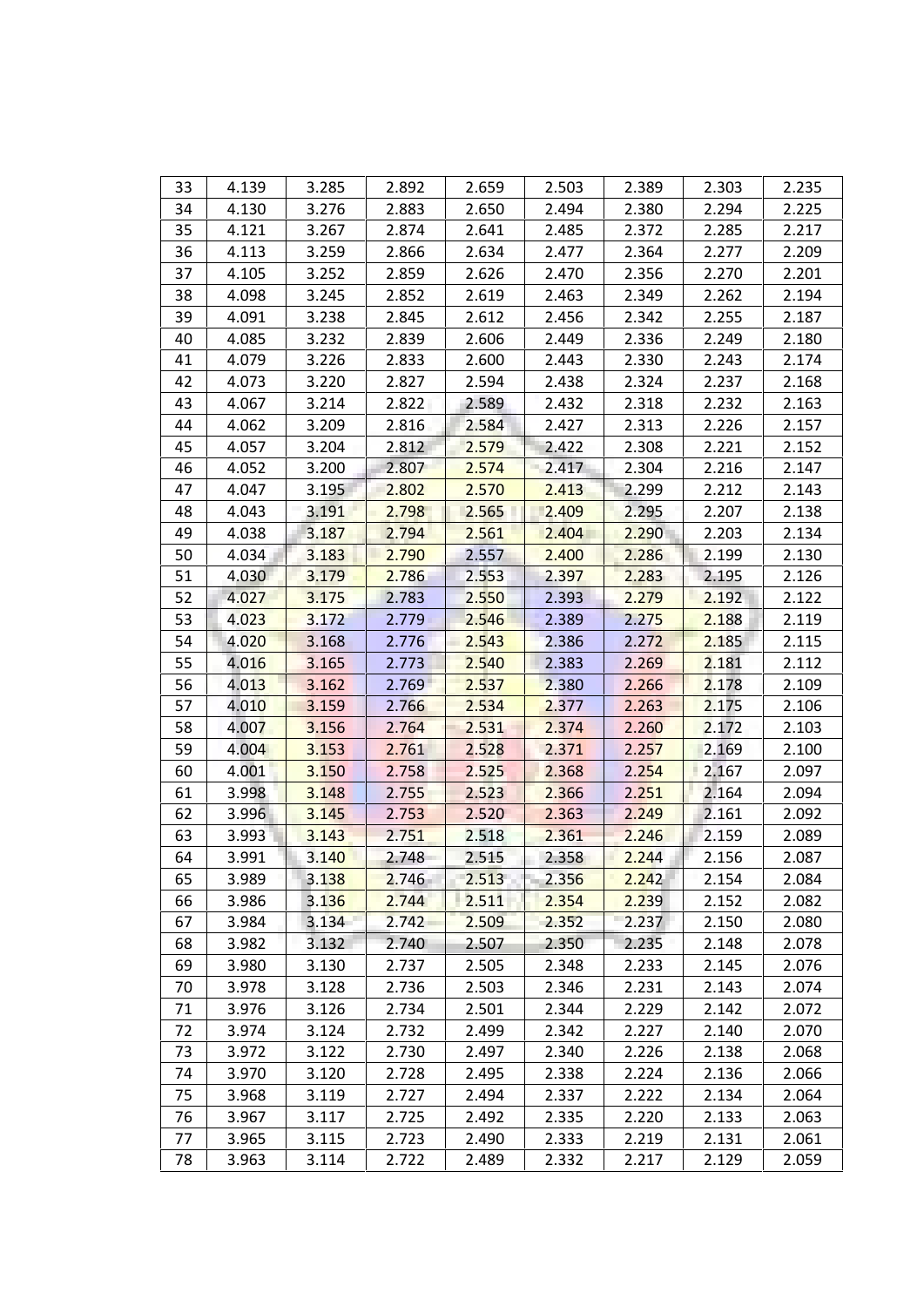| 79  | 3.962 | 3.112 | 2.720 | 2.487 | 2.330 | 2.216 | 2.128 | 2.058 |
|-----|-------|-------|-------|-------|-------|-------|-------|-------|
| 80  | 3.960 | 3.111 | 2.719 | 2.486 | 2.329 | 2.214 | 2.126 | 2.056 |
| 81  | 3.959 | 3.109 | 2.717 | 2.484 | 2.327 | 2.213 | 2.125 | 2.055 |
| 82  | 3.957 | 3.108 | 2.716 | 2.483 | 2.326 | 2.211 | 2.123 | 2.053 |
| 83  | 3.956 | 3.107 | 2.715 | 2.482 | 2.324 | 2.210 | 2.122 | 2.052 |
| 84  | 3.955 | 3.105 | 2.713 | 2.480 | 2.323 | 2.209 | 2.121 | 2.051 |
| 85  | 3.953 | 3.104 | 2.712 | 2.479 | 2.322 | 2.207 | 2.119 | 2.049 |
| 86  | 3.952 | 3.103 | 2.711 | 2.478 | 2.321 | 2.206 | 2.118 | 2.048 |
| 87  | 3.951 | 3.101 | 2.709 | 2.476 | 2.319 | 2.205 | 2.117 | 2.047 |
| 88  | 3.949 | 3.100 | 2.708 | 2.475 | 2.318 | 2.203 | 2.115 | 2.045 |
| 89  | 3.948 | 3.099 | 2.707 | 2.474 | 2.317 | 2.202 | 2.114 | 2.044 |
| 90  | 3.947 | 3.098 | 2.706 | 2.473 | 2.316 | 2.201 | 2.113 | 2.043 |
| 91  | 3.946 | 3.097 | 2.705 | 2.472 | 2.315 | 2.200 | 2.112 | 2.042 |
| 92  | 3.945 | 3.095 | 2.704 | 2.471 | 2.313 | 2.199 | 2.111 | 2.041 |
| 93  | 3.943 | 3.094 | 2.703 | 2.470 | 2.312 | 2.198 | 2.110 | 2.040 |
| 94  | 3.942 | 3.093 | 2.701 | 2.469 | 2.311 | 2.197 | 2.109 | 2.038 |
| 95  | 3.941 | 3.092 | 2.700 | 2.467 | 2.310 | 2.196 | 2.108 | 2.037 |
| 96  | 3.940 | 3.091 | 2.699 | 2.466 | 2.309 | 2.195 | 2.106 | 2.036 |
| 97  | 3.939 | 3.090 | 2.698 | 2.465 | 2.308 | 2.194 | 2.105 | 2.035 |
| 98  | 3.938 | 3.089 | 2.697 | 2.465 | 2.307 | 2.193 | 2.104 | 2.034 |
| 99  | 3.937 | 3.088 | 2.696 | 2.464 | 2.306 | 2.192 | 2.103 | 2.033 |
| 100 | 3.936 | 3.087 | 2.696 | 2.463 | 2.305 | 2.191 | 2.103 | 2.032 |

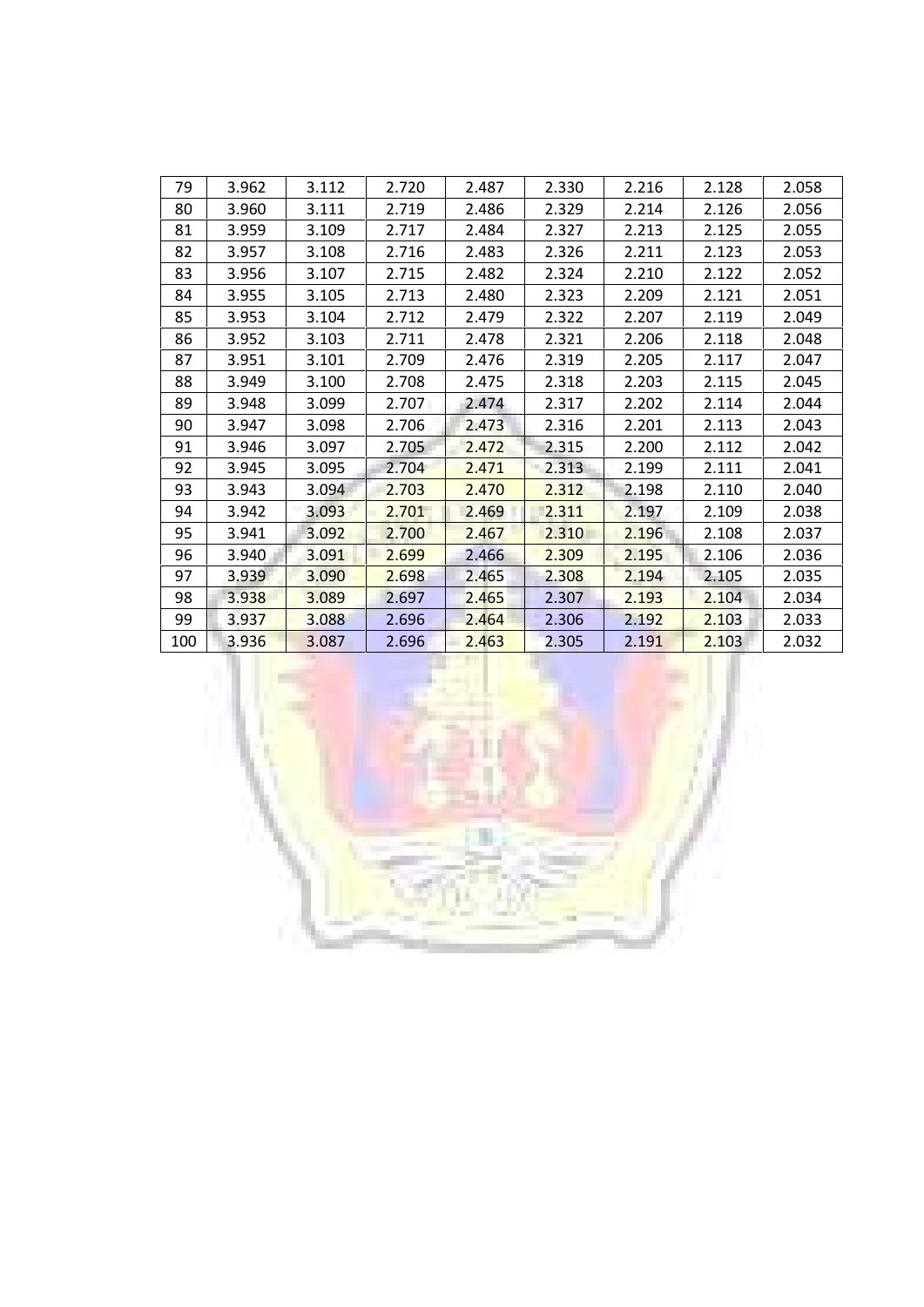**DF 10% 5% 2,5% 1%** 1 0.951 0.988 0.997 1.000 2 0.800 0.900 0.950 0.980 3 0.687 0.805 0.878 0.934 4 0.608 0.729 0.811 0.882 5 0.551 0.669 0.754 0.833 6 0.507 0.621 0.707 0.789 7 0.472 0.582 0.666 0.750 8 0.443 0.549 0.632 0.715 9 0.419 0.521 0.602 0.685 10 0.398 0.497 0.576 0.658 11 0.380 0.476 <mark>0.553</mark> 0.634 12 0.365 0.4<mark>58 0.532 0.</mark>612 | 13 0.351 0.441 0.514 0.592 14 0.338 0.426 0.497 0.574 0.574 15 0.327 0.412 0.482 0.558 16 0.317 0.400 0.468 0.543 17 0.308 0.389 0.456 0.529 0 18 0<mark>.299 0.378 0.444 0.516</mark> 19 0<mark>.291 0.369 0.433 0.503</mark> 20 0<mark>.284 0.360 0.423 0.492</mark> 21 0<mark>.277 0.352 0.413</mark> 0.482 | 22 0<mark>.271 0.344 0.404 0.472</mark> 23 0<mark>.265 0.337 0.396 0.462</mark> 24 0<mark>.260 0.330 0.388 0.453</mark> 25 0.255 0.323 0.381 0.445 26 0.2<mark>50 0.317 0.374 0.437</mark> 27 0.245 0.311 0.367 0.430 28 0.24<mark>1 0.306 0.361 0.423</mark> 29 0.237 0.301 0.355 <mark>0.416</mark> 30 0.233 <mark>0.296 0.349 0.409</mark> 31 0.229 <mark>0.291 0.344 0.403</mark> 32 0.225 0.287 0.339 0.33<mark>9 0.397</mark> 33 0.222 0.283 0.334 0.392 34 0.219 0.279 0.329 0.386 35 0.216 0.275 0.325 0.381 36 0.213 0.271 0.320 0.376 37 0.210 0.267 0.316 0.371 38 0.207 0.264 0.312 0.367 39 0.204 0.260 0.308 0.362 40 0.202 0.257 0.304 0.358 41 0.199 0.254 0.301 0.354 42 0.197 0.251 0.297 0.350 43 0.195 0.248 0.294 0.346

**TABEL R**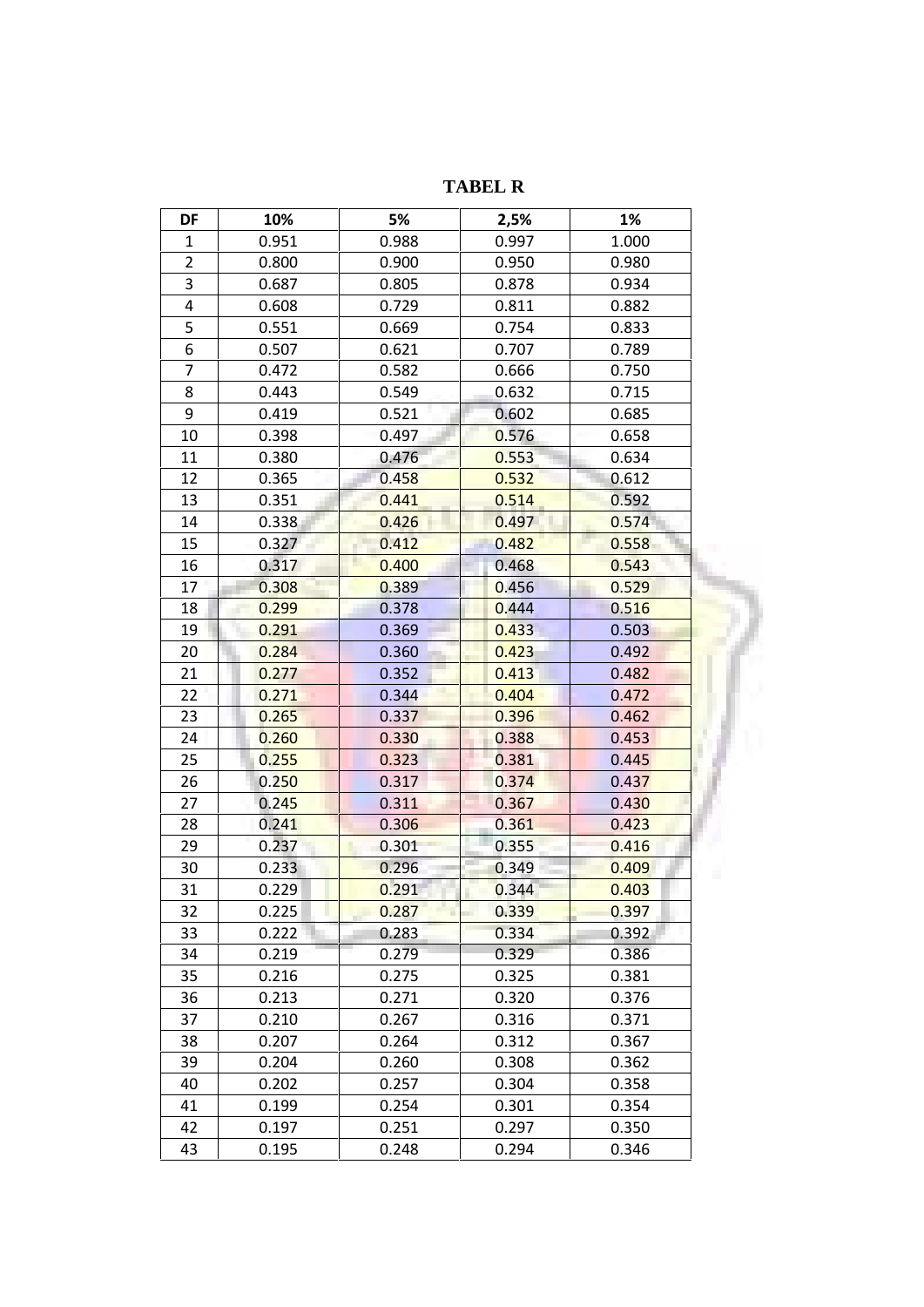| 44 | 0.192 | 0.246 | 0.291 | 0.342 |
|----|-------|-------|-------|-------|
| 45 | 0.190 | 0.243 | 0.288 | 0.338 |
| 46 | 0.188 | 0.240 | 0.285 | 0.335 |
| 47 | 0.186 | 0.238 | 0.282 | 0.331 |
| 48 | 0.184 | 0.235 | 0.279 | 0.328 |
| 49 | 0.182 | 0.233 | 0.276 | 0.325 |
| 50 | 0.181 | 0.231 | 0.273 | 0.322 |
| 51 | 0.179 | 0.228 | 0.271 | 0.319 |
| 52 | 0.177 | 0.226 | 0.268 | 0.316 |
| 53 | 0.175 | 0.224 | 0.266 | 0.313 |
| 54 | 0.174 | 0.222 | 0.263 | 0.310 |
| 55 | 0.172 | 0.220 | 0.261 | 0.307 |
| 56 | 0.171 | 0.218 | 0.259 | 0.305 |
| 57 | 0.169 | 0.216 | 0.256 | 0.302 |
| 58 | 0.168 | 0.214 | 0.254 | 0.300 |
| 59 | 0.166 | 0.213 | 0.252 | 0.297 |
| 60 | 0.165 | 0.211 | 0.250 | 0.295 |
| 61 | 0.164 | 0.209 | 0.248 | 0.293 |
| 62 | 0.162 | 0.207 | 0.246 | 0.290 |
| 63 | 0.161 | 0.206 | 0.244 | 0.288 |
| 64 | 0.160 | 0.204 | 0.242 | 0.286 |
| 65 | 0.159 | 0.203 | 0.240 | 0.284 |
| 66 | 0.157 | 0.201 | 0.239 | 0.282 |
| 67 | 0.156 | 0.200 | 0.237 | 0.280 |
| 68 | 0.155 | 0.198 | 0.235 | 0.278 |
| 69 | 0.154 | 0.197 | 0.234 | 0.276 |
| 70 | 0.153 | 0.195 | 0.232 | 0.274 |
| 71 | 0.152 | 0.194 | 0.230 | 0.272 |
| 72 | 0.151 | 0.193 | 0.229 | 0.270 |
| 73 | 0.150 | 0.191 | 0.227 | 0.268 |
| 74 | 0.149 | 0.190 | 0.226 | 0.266 |
| 75 | 0.148 | 0.189 | 0.224 | 0.265 |
| 76 | 0.147 | 0.188 | 0.223 | 0.263 |
| 77 | 0.146 | 0.186 | 0.221 | 0.261 |
| 78 | 0.145 | 0.185 | 0.220 | 0.260 |
| 79 | 0.144 | 0.184 | 0.219 | 0.258 |
| 80 | 0.143 | 0.183 | 0.217 | 0.257 |
| 81 | 0.142 | 0.182 | 0.216 | 0.255 |
| 82 | 0.141 | 0.181 | 0.215 | 0.253 |
| 83 | 0.140 | 0.180 | 0.213 | 0.252 |
| 84 | 0.140 | 0.179 | 0.212 | 0.251 |
| 85 | 0.139 | 0.178 | 0.211 | 0.249 |
| 86 | 0.138 | 0.176 | 0.210 | 0.248 |
| 87 | 0.137 | 0.175 | 0.208 | 0.246 |
| 88 | 0.136 | 0.174 | 0.207 | 0.245 |
| 89 | 0.136 | 0.174 | 0.206 | 0.244 |
|    |       |       |       |       |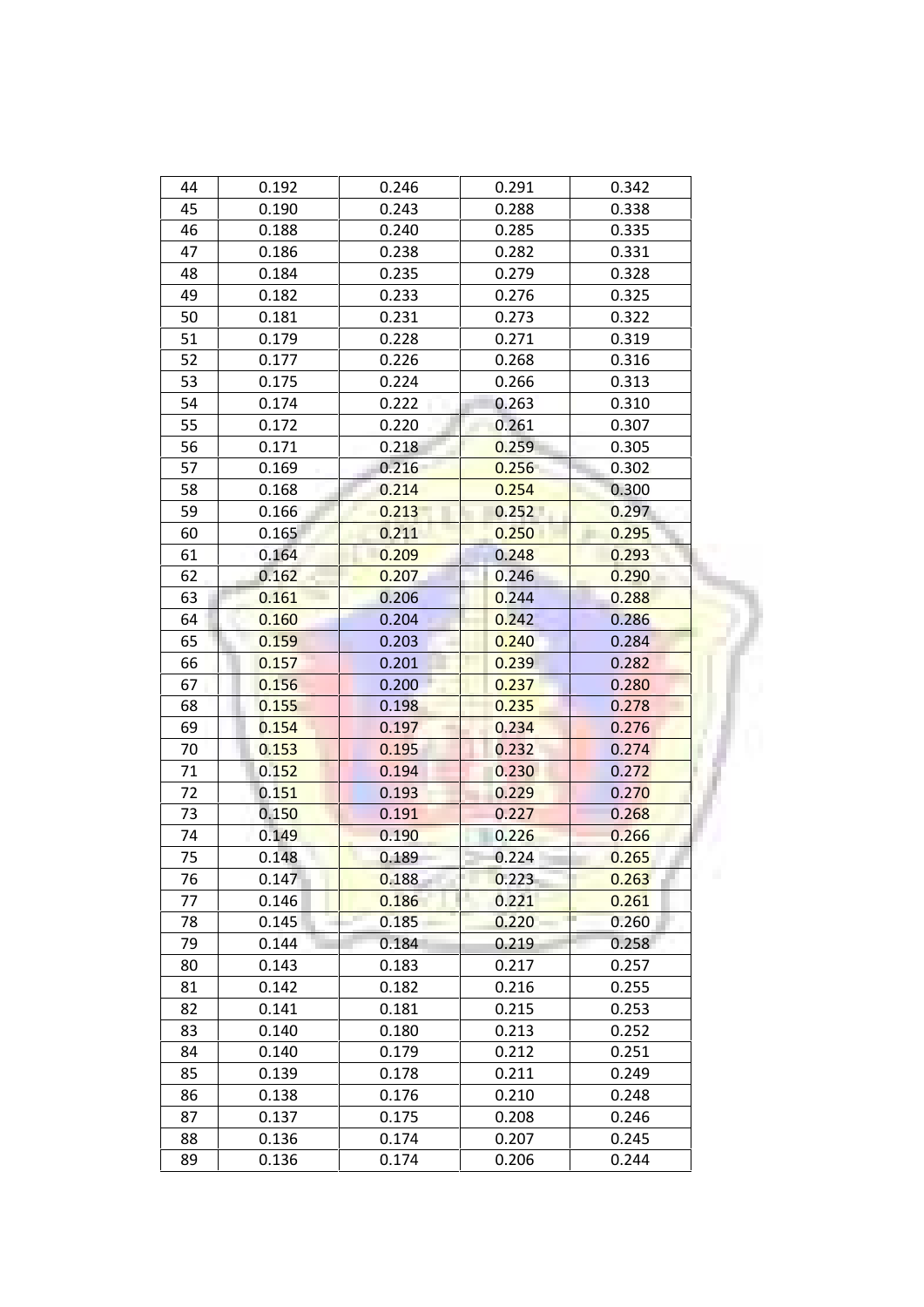| 90  | 0.135 | 0.173 | 0.205 | 0.242 |
|-----|-------|-------|-------|-------|
| 91  | 0.134 | 0.172 | 0.204 | 0.241 |
| 92  | 0.133 | 0.171 | 0.203 | 0.240 |
| 93  | 0.133 | 0.170 | 0.202 | 0.238 |
| 94  | 0.132 | 0.169 | 0.201 | 0.237 |
| 95  | 0.131 | 0.168 | 0.200 | 0.236 |
| 96  | 0.131 | 0.167 | 0.199 | 0.235 |
| 97  | 0.130 | 0.166 | 0.198 | 0.234 |
| 98  | 0.129 | 0.165 | 0.197 | 0.232 |
| 99  | 0.129 | 0.165 | 0.196 | 0.231 |
| 100 | 0.128 | 0.164 | 0.195 | 0.230 |

w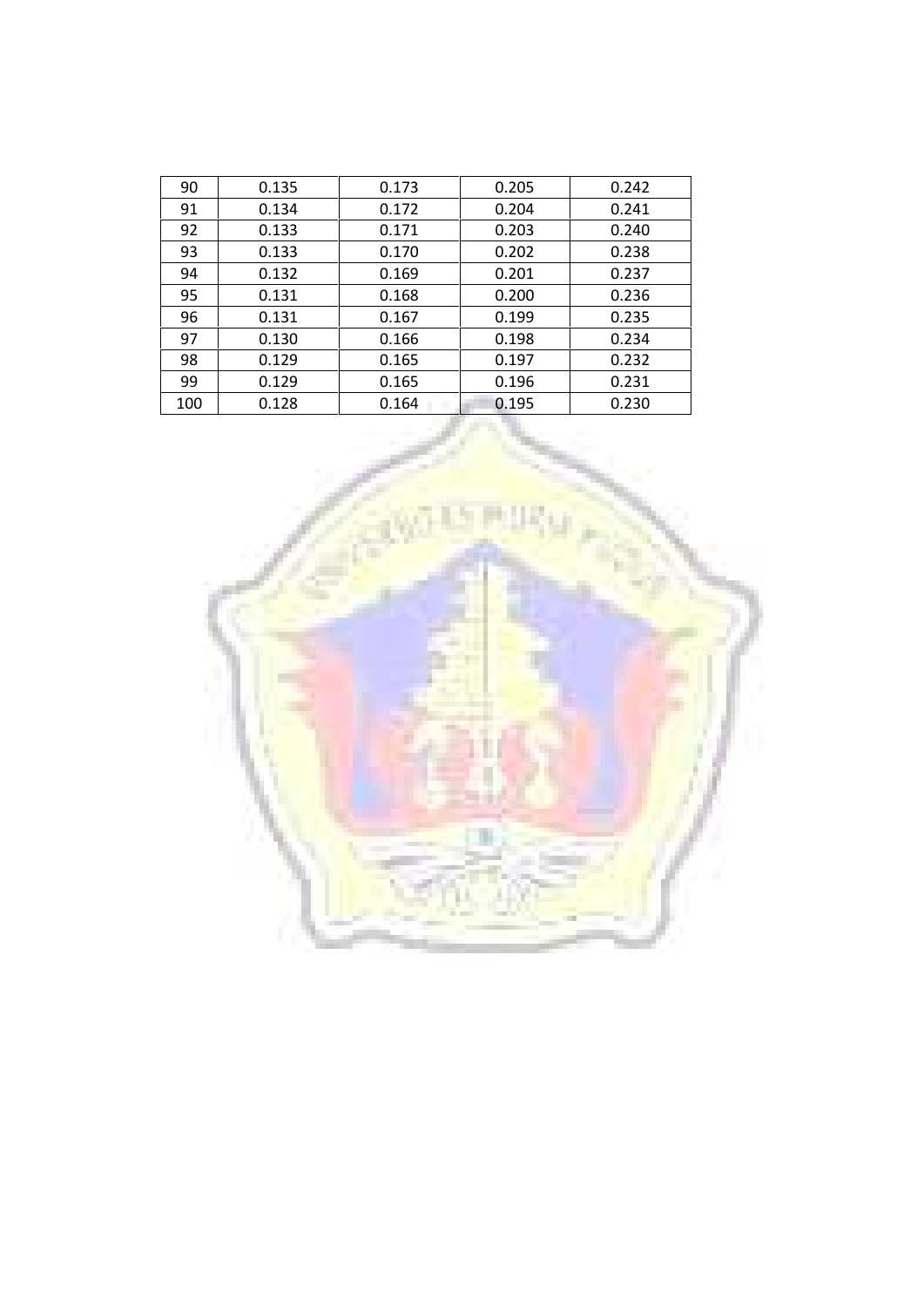# **Frekuensi Identitas Responden**

### **Statistics**

|   |         | jenis kelamin | Usia | Pekerjaan | Pendidikan |
|---|---------|---------------|------|-----------|------------|
| N | Valid   | 96            | 96   | 96        | 96         |
|   | Missing |               | 0    | U         | υ          |

# **Frequency Table**

|       |           | <b>Frequency</b> | <b>Percent</b> | <b>Valid Percent</b> | Cumulative<br>Percent |
|-------|-----------|------------------|----------------|----------------------|-----------------------|
|       | perempuan | 40               | 41.7           | 41.7                 | 41.7                  |
| Valid | Laki-laki | 56               | 58.3           | 58.3                 | 100.0                 |
|       | Total     | 96               | 100.0          | 100.0                |                       |
|       |           |                  | <b>Usia</b>    |                      |                       |

### **jenis kelamin**

### **Usia**

|       |                  | Frequency | Percent | <b>Valid Percent</b> | <b>Cumulative</b><br>Percent |
|-------|------------------|-----------|---------|----------------------|------------------------------|
|       | 20-25 tahun      | 20        | 20.8    | 20.8                 | 20.8                         |
|       | 26-30 tahun      | 32        | 33.3    | 33.3                 | 54.2                         |
| Valid | 31-40 tahun      | 18        | 18.8    | 18.8                 | 72.9                         |
|       | di atas 40 tahun | 26        | 27.1    | 27.1                 | 100.0                        |
|       | Total            | 96        | 100.0   | 100.0                |                              |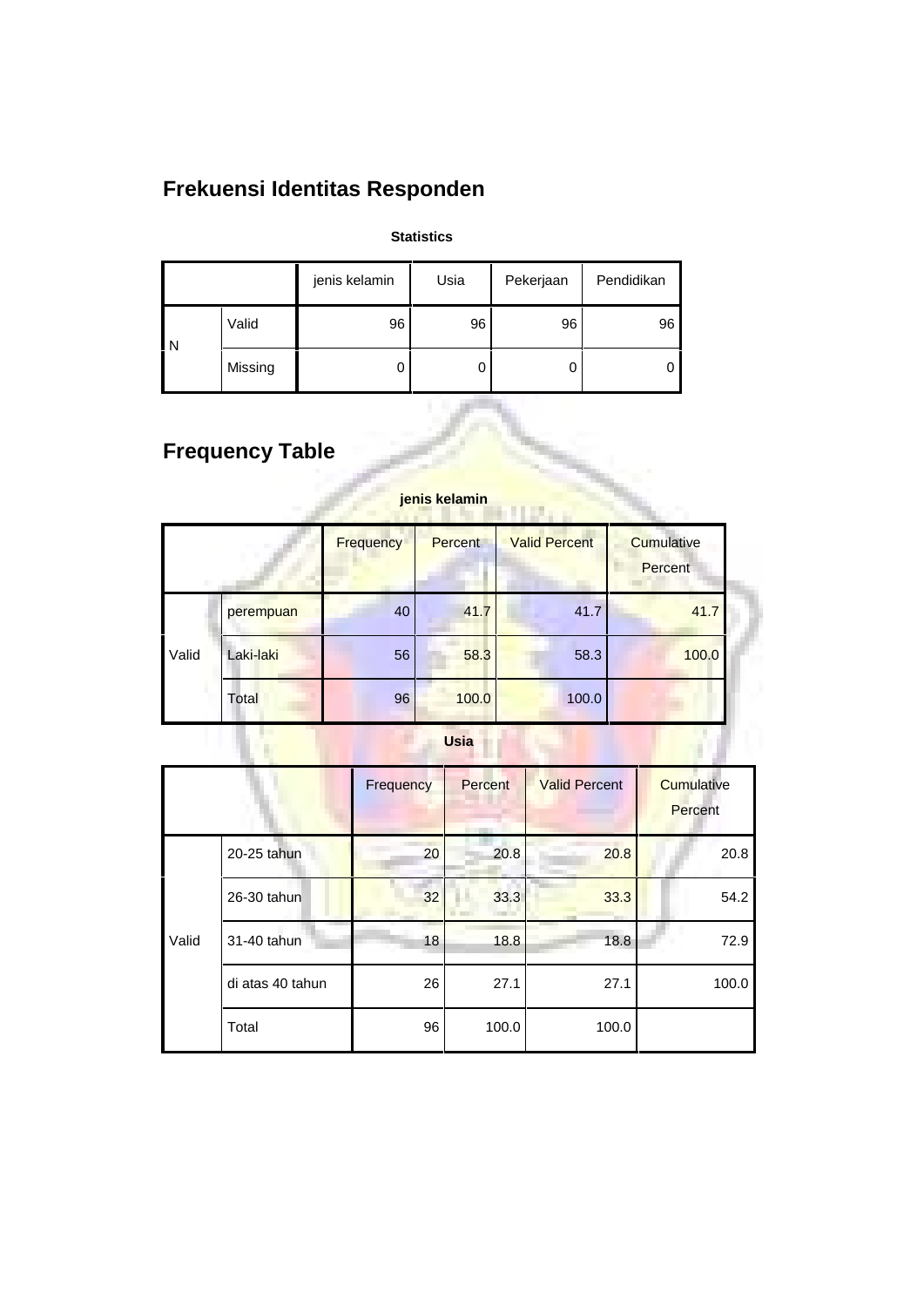|       |                     | Frequency         | Percent | Valid Percent | Cumulative<br>Percent |
|-------|---------------------|-------------------|---------|---------------|-----------------------|
|       | Lain-Lain           | 24                | 25.0    | 25.0          | 25.0                  |
|       | Karyawan Swasta     | 33                | 34.4    | 34.4          | 59.4                  |
| Valid | Wiraswasta/Pedagang | 21                | 21.9    | 21.9          | 81.3                  |
|       | Pegawai Negeri      | 18                | 18.8    | 18.8          | 100.0                 |
|       | Total               | 96                | 100.0   | 100.0         |                       |
|       |                     | <b>Pendidikan</b> |         |               |                       |

### **Pekerjaan**

|       |                | Frequency | Percent | <b>Valid Percent</b> | Cumulative<br>Percent |
|-------|----------------|-----------|---------|----------------------|-----------------------|
|       | <b>SMP</b>     | 17        | 17.7    | 17.7                 | 17.7                  |
|       | <b>SMU</b>     | 31        | 32.3    | 32.3                 | 50.0                  |
| Valid | Diploma-III    | 11        | 11.5    | 11.5                 | 61.5                  |
|       | S <sub>1</sub> | 37        | 38.5    | 38.5                 | 100.0                 |
|       | Total          | 96        | 100.0   | 100.0                |                       |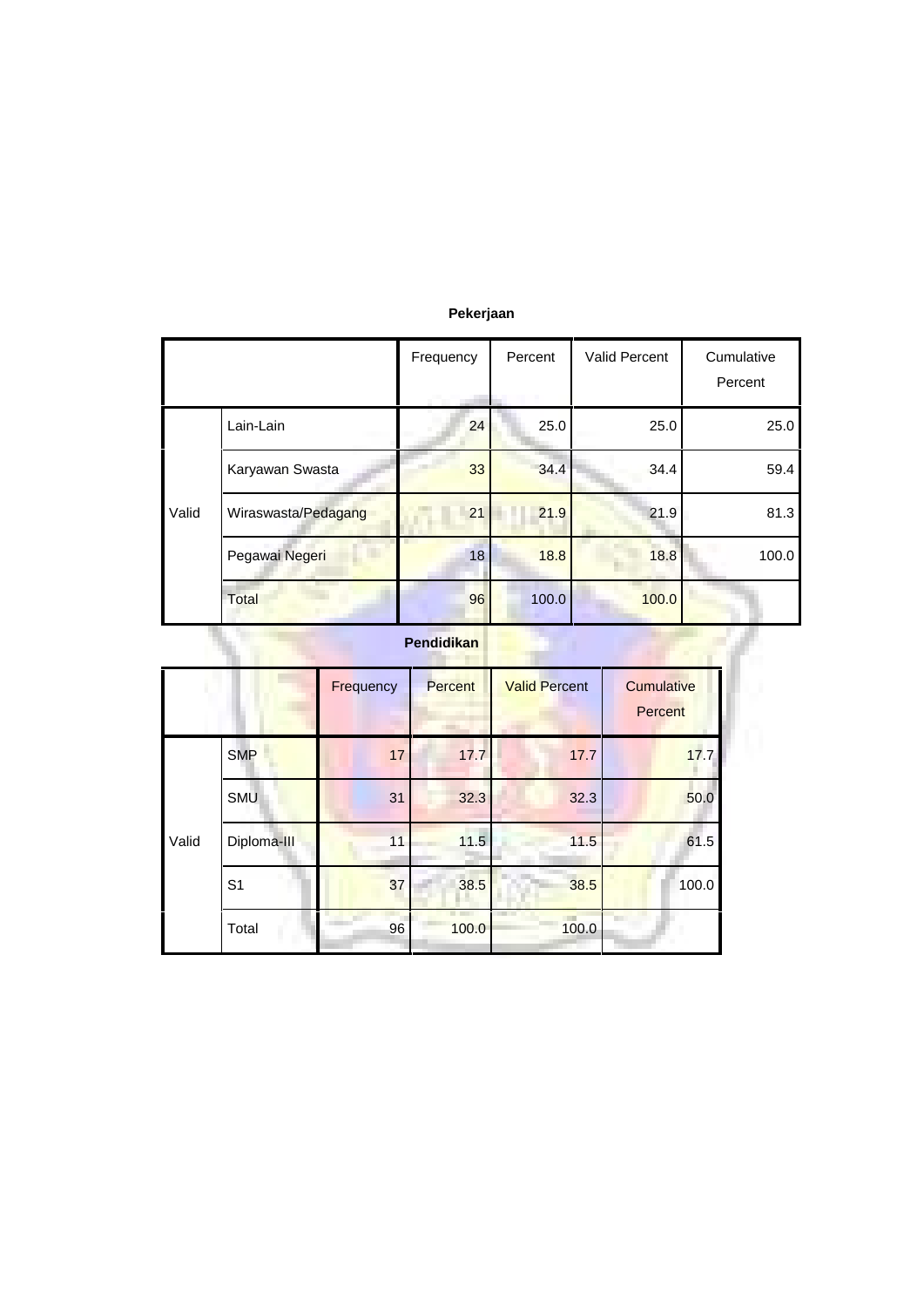# **Frekuensi Mutu Pelayanan**

|                     | ${\sf N}$ |                | Mean  | Median | Mode           | Sum  |
|---------------------|-----------|----------------|-------|--------|----------------|------|
|                     | Valid     | Missing        |       |        |                |      |
| $X1_1$              | 96        | 0              | 3.65  | 4.00   | 4              | 350  |
| $X1_2$              | 96        | $\Omega$       | 3.64  | 4.00   | 4              | 349  |
| $X1_3$              | 96        | $\overline{0}$ | 3.71  | 4.00   | 4              | 356  |
| $X1_4$              | 96        | $\overline{0}$ | 3.77  | 4.00   | 4              | 362  |
| $X1_5$              | 96        | 0              | 3.63  | 4.00   | 4              | 348  |
| $X1_6$              | 96        | $\overline{0}$ | 3.71  | 4.00   | $\overline{4}$ | 356  |
| Mutu Pelayanan (X1) | 96        | $\mathbf 0$    | 22.09 | 23.00  | 24             | 2121 |

**Statistics**

# **Frequency Table**

|       |                |           | $X1_1$  |                      |                       |
|-------|----------------|-----------|---------|----------------------|-----------------------|
|       |                | Frequency | Percent | <b>Valid Percent</b> | Cumulative<br>Percent |
| Valid | 1              | 1         | 1.0     | 1.0                  | 1.0                   |
|       | $\overline{c}$ | 12        | 12.5    | 12.5                 | 13.5                  |
|       | 3              | 19        | 19.8    | 19.8                 | 33.3                  |
|       | 4              | 52        | 54.2    | 54.2                 | 87.5                  |
|       | 5              | 12        | 12.5    | 12.5                 | 100.0                 |
|       | Total          | 96        | 100.0   | 100.0                |                       |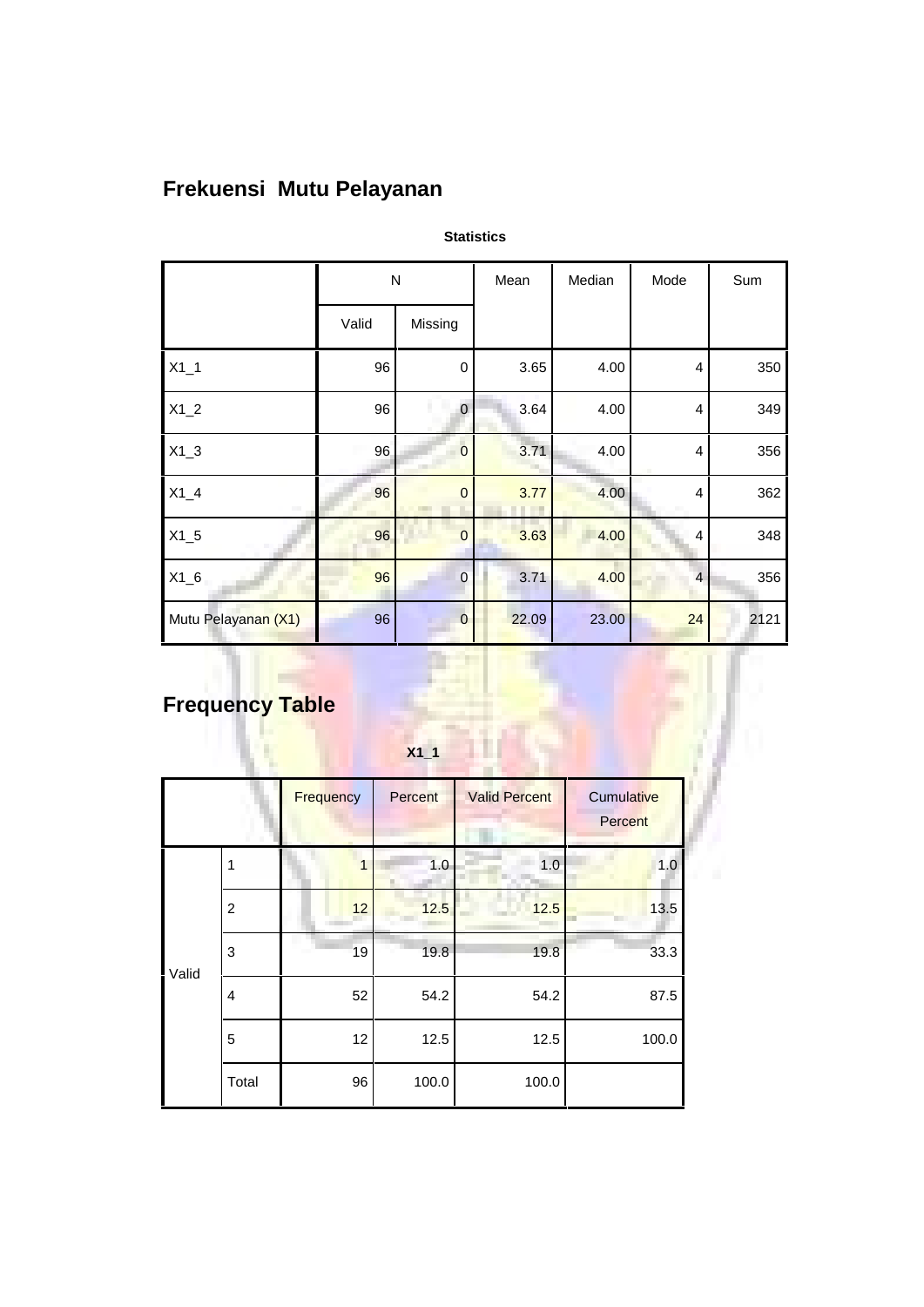|       |                | Frequency | Percent | Valid Percent    | Cumulative<br>Percent |
|-------|----------------|-----------|---------|------------------|-----------------------|
|       | 1              | 1         | 1.0     | 1.0              | 1.0                   |
|       | $\overline{2}$ | 9         | 9.4     | 9.4              | 10.4                  |
| Valid | 3              | 23        | 24.0    | 24.0             | 34.4                  |
|       | 4              | 54        | 56.3    | 56.3             | 90.6                  |
|       | 5              | 9         | 9.4     | $\overline{9.4}$ | 100.0                 |
|       | Total          | 96        | 100.0   | 100.0            |                       |

| <b>X1</b> |
|-----------|
|-----------|

| $X1_3$ |  |
|--------|--|

|       |                | Frequency      | Percent | <b>Valid Percent</b> | Cumulative<br><b>Percent</b> |
|-------|----------------|----------------|---------|----------------------|------------------------------|
| Valid | 1              | 1              | 1.0     | 1.0                  | 1.0                          |
|       | $\overline{c}$ | $\overline{2}$ | 2.1     | 2.1                  | 3.1                          |
|       | 3              | 30             | 31.3    | 31.3                 | 34.4                         |
|       | 4              | 54             | 56.3    | 56.3                 | 90.6                         |
|       | 5              | $\overline{9}$ | 9.4     | 9.4                  | 100.0                        |
|       | Total          | 96             | 100.0   | 100.0                |                              |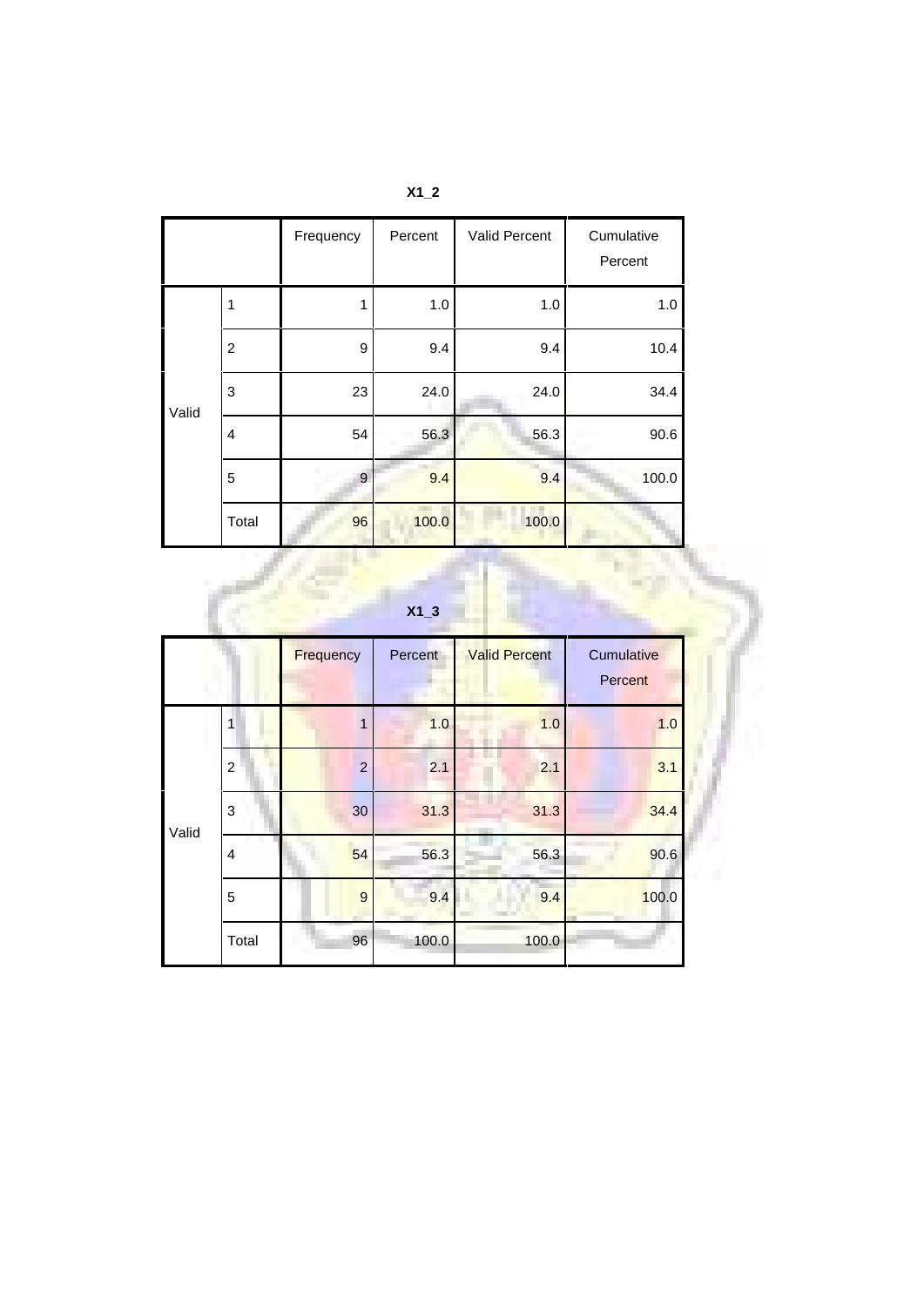|       |                | Frequency      | Percent | Valid Percent | Cumulative<br>Percent |
|-------|----------------|----------------|---------|---------------|-----------------------|
|       | 1              | 3              | 3.1     | 3.1           | 3.1                   |
|       | $\overline{2}$ | $\overline{2}$ | 2.1     | 2.1           | 5.2                   |
| Valid | 3              | 28             | 29.2    | 29.2          | 34.4                  |
|       | $\overline{4}$ | 44             | 45.8    | 45.8          | 80.2                  |
|       | 5              | 19             | 19.8    | m.<br>19.8    | 100.0                 |
|       | Total          | 96             | 100.0   | 100.0         |                       |

| X <sub>1</sub> |  |
|----------------|--|
|----------------|--|

| X <sub>1</sub> |   |  |  |
|----------------|---|--|--|
|                | u |  |  |
|                |   |  |  |

|       |                | Frequency      | Percent | <b>Valid Percent</b> | Cumulative<br><b>Percent</b> |
|-------|----------------|----------------|---------|----------------------|------------------------------|
| Valid | 1              | $\overline{c}$ | 2.1     | 2.1                  | 2.1                          |
|       | $\overline{2}$ | 11             | 11.5    | 11.5                 | 13.5                         |
|       | 3              | 19             | 19.8    | 19.8                 | 33.3                         |
|       | $\overline{4}$ | 53             | 55.2    | 55.2                 | 88.5                         |
|       | 5              | 11             | 11.5    | 11.5                 | 100.0                        |
|       | Total          | 96             | 100.0   | 100.0                |                              |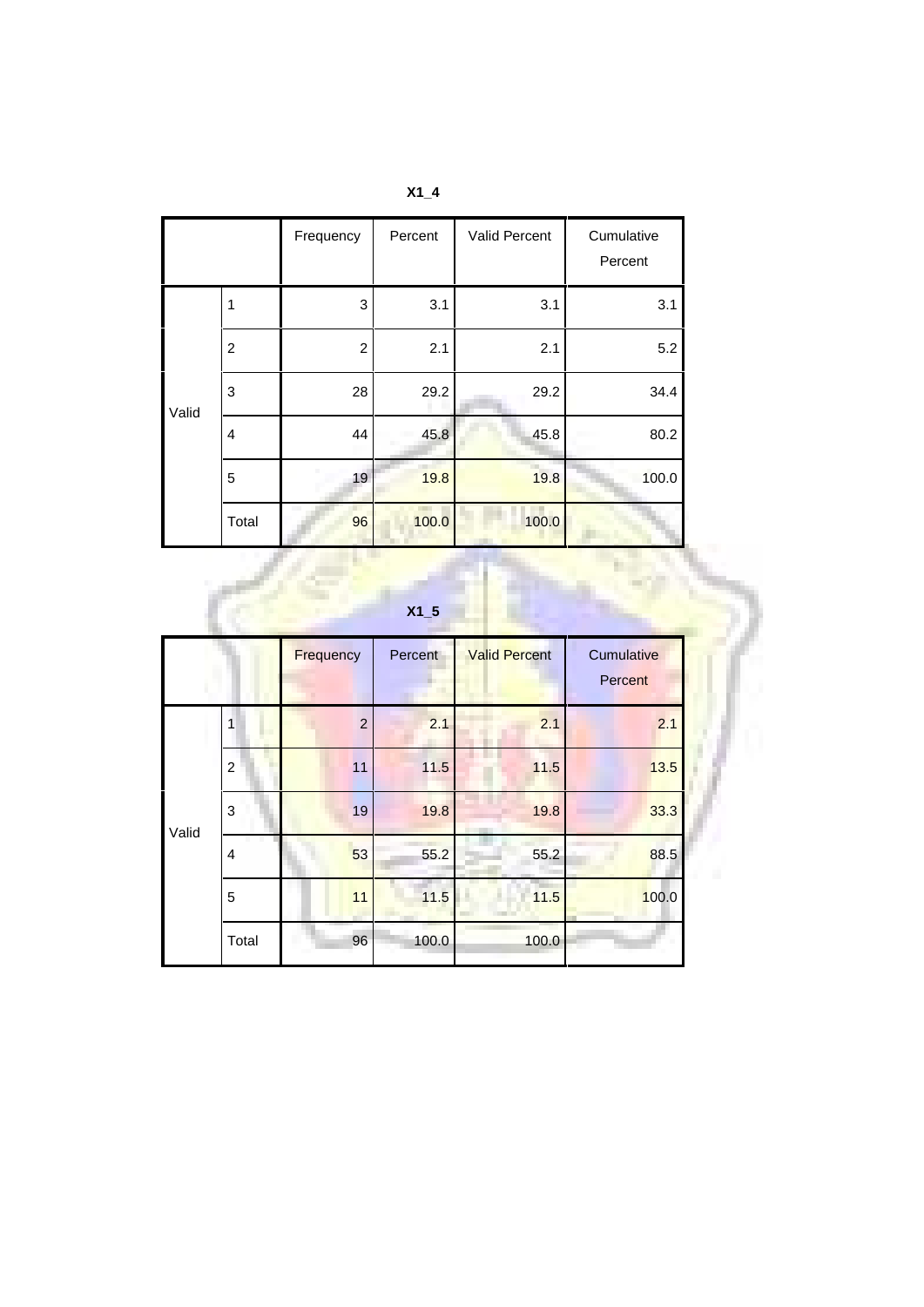|       |                | Frequency      | Percent | Valid Percent | Cumulative<br>Percent |
|-------|----------------|----------------|---------|---------------|-----------------------|
|       | 1              | $\overline{2}$ | 2.1     | 2.1           | 2.1                   |
| Valid | $\overline{c}$ | 11             | 11.5    | 11.5          | 13.5                  |
|       | 3              | 22             | 22.9    | 22.9          | 36.5                  |
|       | $\overline{4}$ | 39             | 40.6    | 40.6          | 77.1                  |
|       | 5              | 22             | 22.9    | 22.9          | 100.0                 |
|       | Total          | 96             | 100.0   | 100.0         |                       |

**X1\_6**

| Mutu Pelayanan (X1) |                 |                |         |                      |                       |  |  |  |
|---------------------|-----------------|----------------|---------|----------------------|-----------------------|--|--|--|
|                     |                 | Frequency      | Percent | <b>Valid Percent</b> | Cumulative<br>Percent |  |  |  |
|                     | 10 <sup>1</sup> | 1              | 1.0     | 1.0                  | 1.0                   |  |  |  |
|                     | 12              | $\overline{1}$ | 1.0     | 1.0                  | 2.1                   |  |  |  |
|                     | 14              | 5              | 5.2     | 5.2                  | 7.3                   |  |  |  |
|                     | 15              | $\overline{1}$ | 1.0     | 1.0                  | 8.3                   |  |  |  |
| Valid               | 16              | $\overline{a}$ | 2.1     | 2.1                  | 10.4                  |  |  |  |
|                     | 17              | $\overline{4}$ | 4.2     | 4.2                  | 14.6                  |  |  |  |
|                     | 18              | 10             | 10.4    | 10.4                 | 25.0                  |  |  |  |
|                     | 19              | $\mathbf{1}$   | $1.0$   | $1.0$                | 26.0                  |  |  |  |
|                     | 20              | 8              | 8.3     | 8.3                  | 34.4                  |  |  |  |
|                     | 21              | $\overline{7}$ | $7.3$   | $7.3$                | 41.7                  |  |  |  |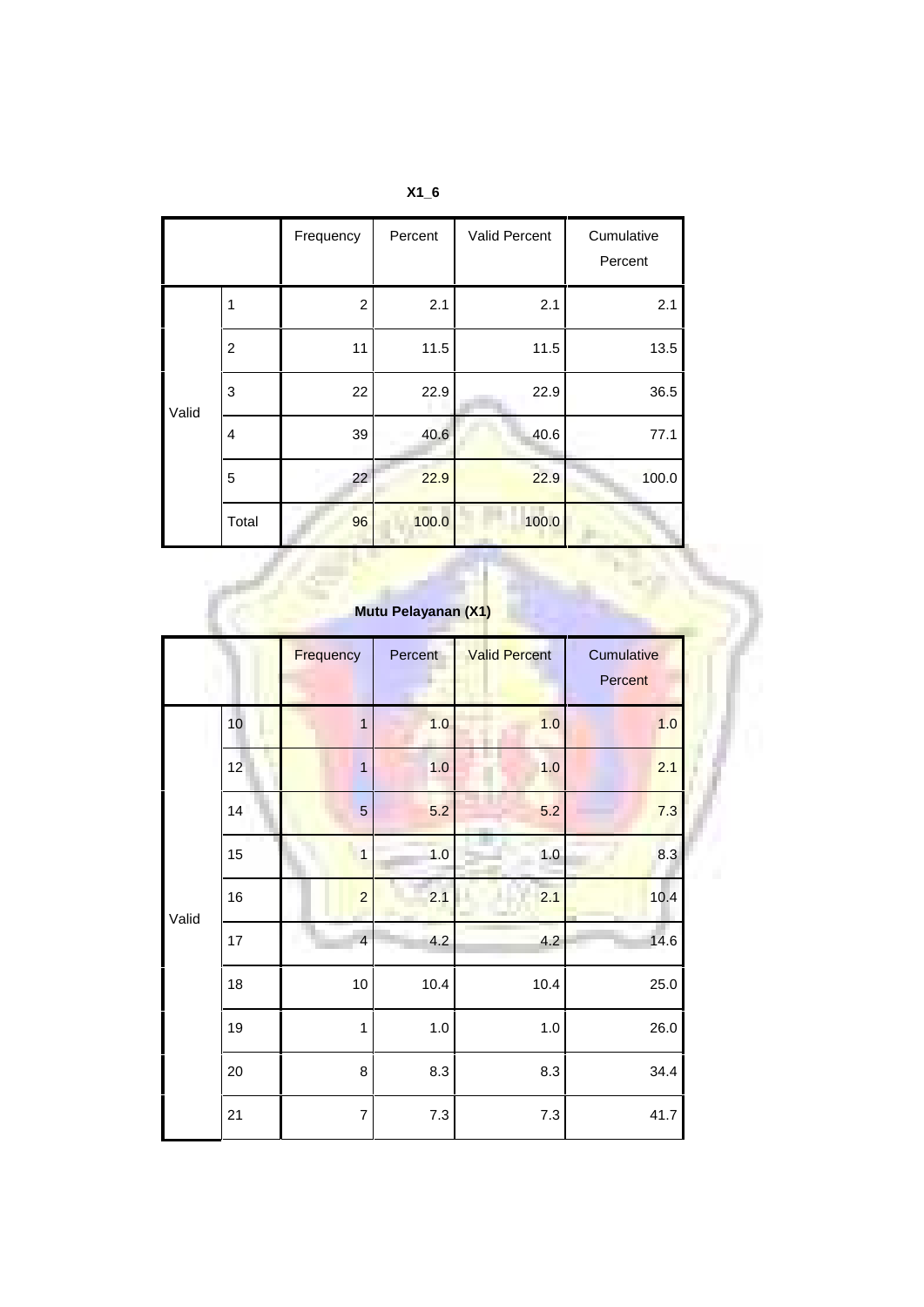| 22    | 6              | 6.3   | 6.3        | 47.9  |
|-------|----------------|-------|------------|-------|
| 23    | 5              | 5.2   | 5.2        | 53.1  |
| 24    | 15             | 15.6  | 15.6       | 68.8  |
| 25    | $\overline{c}$ | 2.1   | 2.1        | 70.8  |
| 26    | 11             | 11.5  | 11.5       | 82.3  |
| 27    | 13             | 13.5  | 13.5       | 95.8  |
| 28    | $\overline{c}$ | 2.1   | 2.1        | 97.9  |
| 29    | $\overline{c}$ | 2.1   | 2.1        | 100.0 |
| Total | 96             | 100.0 | 100.0<br>m |       |

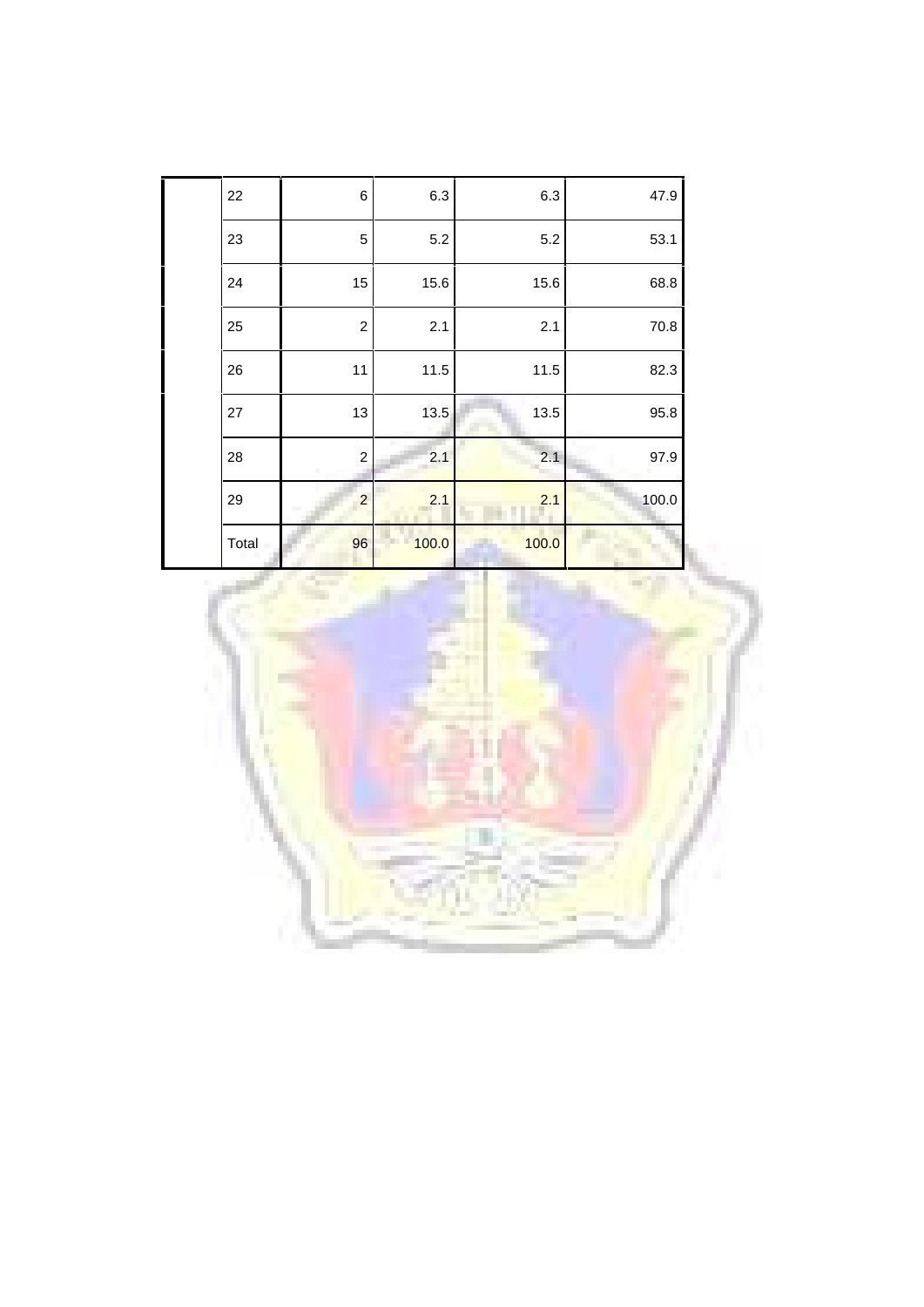# **Frekuensi Prosedur Pelayanan**

**Statistics**

|                         | N     |                | Mean  | Median | Mode           | Sum  |
|-------------------------|-------|----------------|-------|--------|----------------|------|
|                         | Valid | Missing        |       |        |                |      |
| $X2_1$                  | 96    | $\mathbf 0$    | 3.73  | 4.00   | 4              | 358  |
| $X2_2$                  | 96    | $\mathbf 0$    | 3.78  | 4.00   | 4              | 363  |
| $X2_3$                  | 96    | $\mathbf 0$    | 3.92  | 4.00   | 5              | 376  |
| $X2_4$                  | 96    | $\overline{0}$ | 3.89  | 4.00   | 4              | 373  |
| $X2_5$                  | 96    | $\overline{0}$ | 3.86  | 4.00   | 4              | 371  |
| $X2_6$                  | 96    | 0              | 3.63  | 4.00   | 4              | 348  |
| $X2_7$                  | 96    | $\overline{0}$ | 3.82  | 4.00   | $\overline{4}$ | 367  |
| $X2_8$                  | 96    | $\overline{0}$ | 3.93  | 4.00   | $\overline{4}$ | 377  |
| Prosedur Pelayanan (X2) | 96    | $\bf{0}$       | 30.55 | 32.00  | 34             | 2933 |

# **Frequency Table**

|       | $X2_1$         |           |          |                      |                       |  |
|-------|----------------|-----------|----------|----------------------|-----------------------|--|
|       |                | Frequency | Percent  | <b>Valid Percent</b> | Cumulative<br>Percent |  |
| 1     |                | 1         | 1.0<br>٦ | 1.0<br>Αy            | 1.0                   |  |
|       | $\overline{2}$ | 9         | 9.4      | 9.4                  | 10.4<br>m             |  |
| Valid | $\mathbf{3}$   | 22        | 22.9     | 22.9                 | 33.3                  |  |
|       | $\overline{4}$ | 47        | 49.0     | 49.0                 | 82.3                  |  |
|       | 5              | 17        | 17.7     | 17.7                 | 100.0                 |  |
|       | Total          | 96        | 100.0    | 100.0                |                       |  |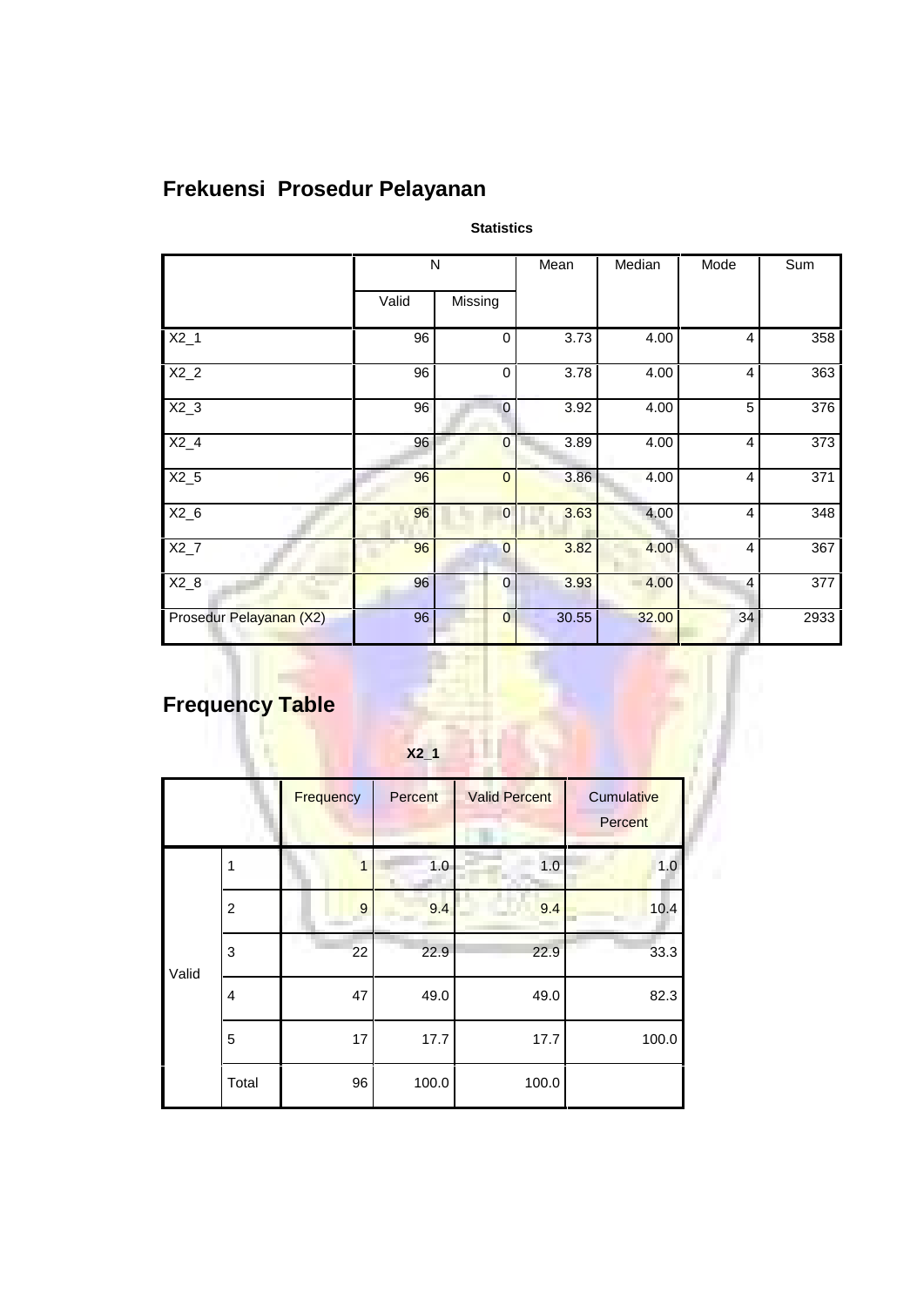|                 |                | Frequency | Percent | Valid Percent | Cumulative<br>Percent |
|-----------------|----------------|-----------|---------|---------------|-----------------------|
|                 | 1              | 1         | 1.0     | 1.0           | 1.0                   |
|                 | $\overline{c}$ | 6         | 6.3     | 6.3           | 7.3                   |
| 3<br>Valid<br>4 |                | 27        | 28.1    | 28.1          | 35.4                  |
|                 |                | 41        | 42.7    | 42.7          | 78.1                  |
|                 | 5              | 21        | 21.9    | 21.9          | 100.0                 |
|                 | Total          | 96        | 100.0   | 100.0         |                       |

**X2\_3**

ъ.

÷.

|                |                | Frequency      | Percent | <b>Valid Percent</b> | Cumulative<br>Percent |
|----------------|----------------|----------------|---------|----------------------|-----------------------|
|                |                | $\overline{4}$ | 4.2     | 4.2                  | 4.2                   |
|                | $\overline{c}$ | $\overline{5}$ | 5.2     | 5.2                  | 9.4                   |
| Valid          | 3              | 20             | 20.8    | 20.8                 | 30.2                  |
| $\overline{4}$ |                | 33             | 34.4    | 34.4                 | 64.6                  |
|                | 5              | 34             | 35.4    | 35.4                 | 100.0                 |
|                | Total          | 96             | 100.0   | 100.0                |                       |

**X2\_2**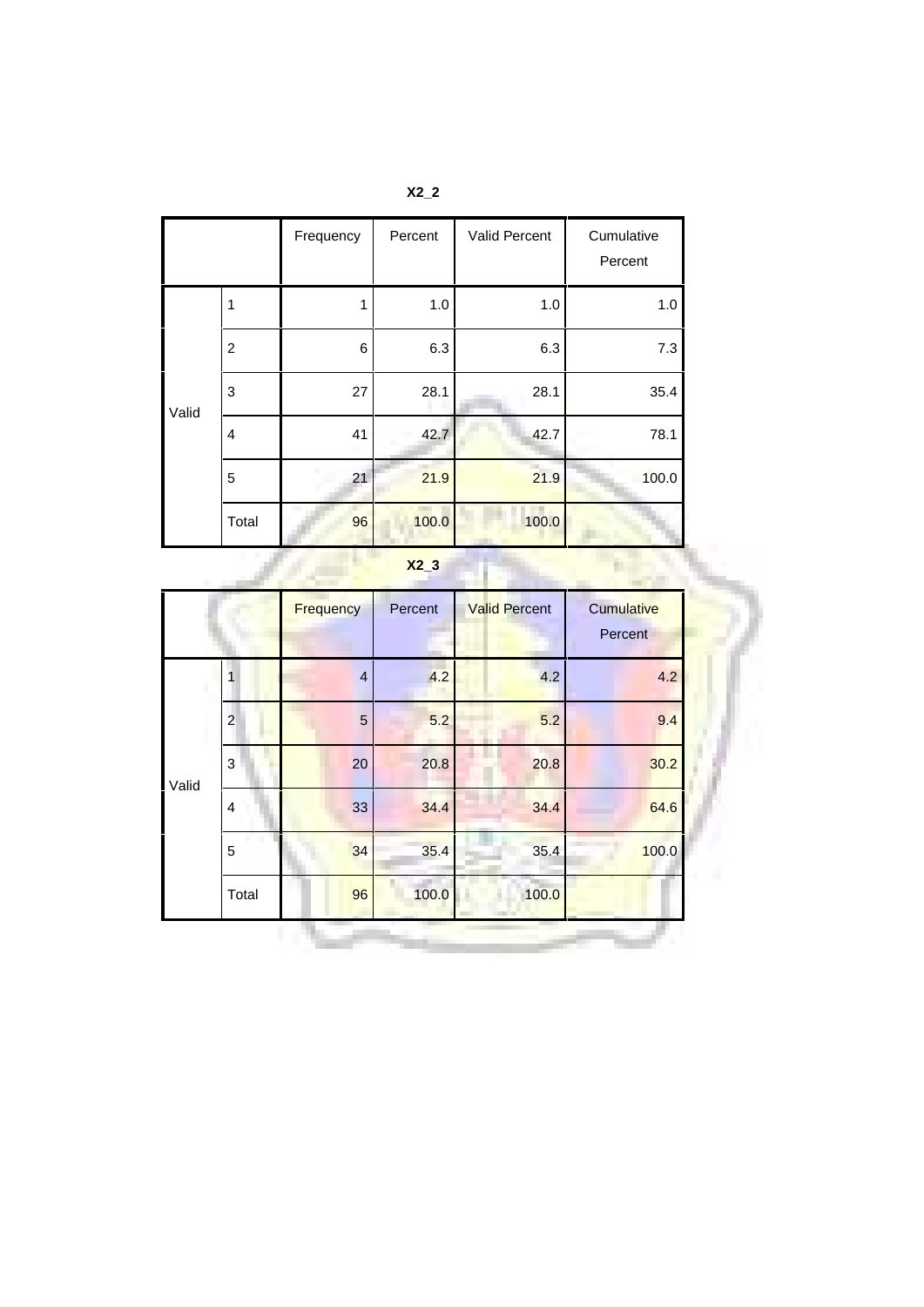|       |                | Frequency | Percent | Valid Percent | Cumulative<br>Percent |
|-------|----------------|-----------|---------|---------------|-----------------------|
|       | 1              | 4         | 4.2     | 4.2           | 4.2                   |
|       | $\overline{c}$ | 7         | 7.3     | 7.3           | 11.5                  |
| Valid | $\mathbf{3}$   | 15        | 15.6    | 15.6          | 27.1                  |
|       | $\overline{4}$ | 40        | 41.7    | 41.7          | 68.8                  |
|       | 5              | 30        | 31.3    | 31.3          | 100.0                 |
|       | Total          | 96        | 100.0   | 100.0         |                       |

| X2 |
|----|
|----|

| X2 <sub>5</sub> |  |  |
|-----------------|--|--|
|                 |  |  |

Ì

|                 |                | Frequency      | Percent | <b>Valid Percent</b> | Cumulative<br><b>Percent</b> |
|-----------------|----------------|----------------|---------|----------------------|------------------------------|
|                 | 1              | $\overline{7}$ | 7.3     | 7.3                  | 7.3                          |
|                 | $\overline{c}$ | 3              | 3.1     | 3.1                  | 10.4                         |
| 3<br>Valid<br>4 |                | 15             | 15.6    | 15.6                 | 26.0                         |
|                 |                | 42             | 43.8    | 43.8                 | 69.8                         |
|                 | 5              | 29             | 30.2    | 30.2                 | 100.0                        |
|                 | Total          | 96             | 100.0   | 100.0                |                              |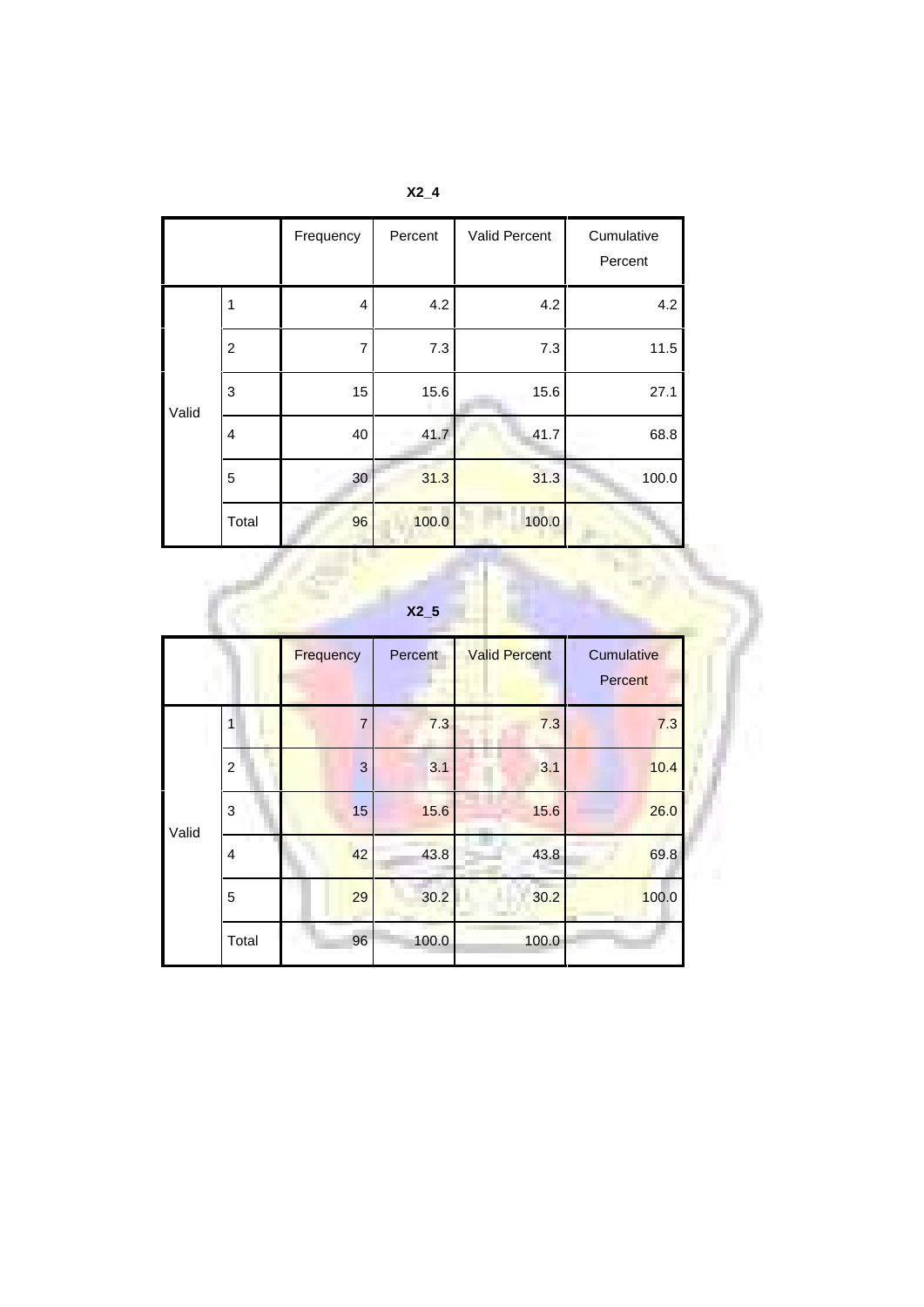|                                              |                | Frequency | Percent | Valid Percent | Cumulative<br>Percent |
|----------------------------------------------|----------------|-----------|---------|---------------|-----------------------|
|                                              | 1              | 1         | 1.0     | 1.0           | 1.0                   |
|                                              | $\overline{c}$ | 11        | 11.5    | 11.5          | 12.5                  |
| $\mathbf{3}$<br>Valid<br>$\overline{4}$<br>5 |                | 23        | 24.0    | 24.0          | 36.5                  |
|                                              |                | 49        | 51.0    | 51.0          | 87.5                  |
|                                              |                | 12        | 12.5    | m<br>12.5     | 100.0                 |
|                                              | Total          | 96        | 100.0   | 100.0         |                       |

**X2\_7**

|       |                | Frequency      | Percent | <b>Valid Percent</b> | Cumulative<br>Percent |
|-------|----------------|----------------|---------|----------------------|-----------------------|
|       |                | 1              | 1.0     | 1.0                  | 1.0                   |
|       | $\overline{c}$ | $\overline{4}$ | 4.2     | 4.2                  | 5.2                   |
| Valid | 3              | 26             | 27.1    | 27.1                 | 32.3                  |
|       | 4              | 45             | 46.9    | 46.9                 | 79.2                  |
|       | 5              | 20             | 20.8    | 20.8                 | 100.0                 |
|       | Total          | 96             | 100.0   | 100.0                |                       |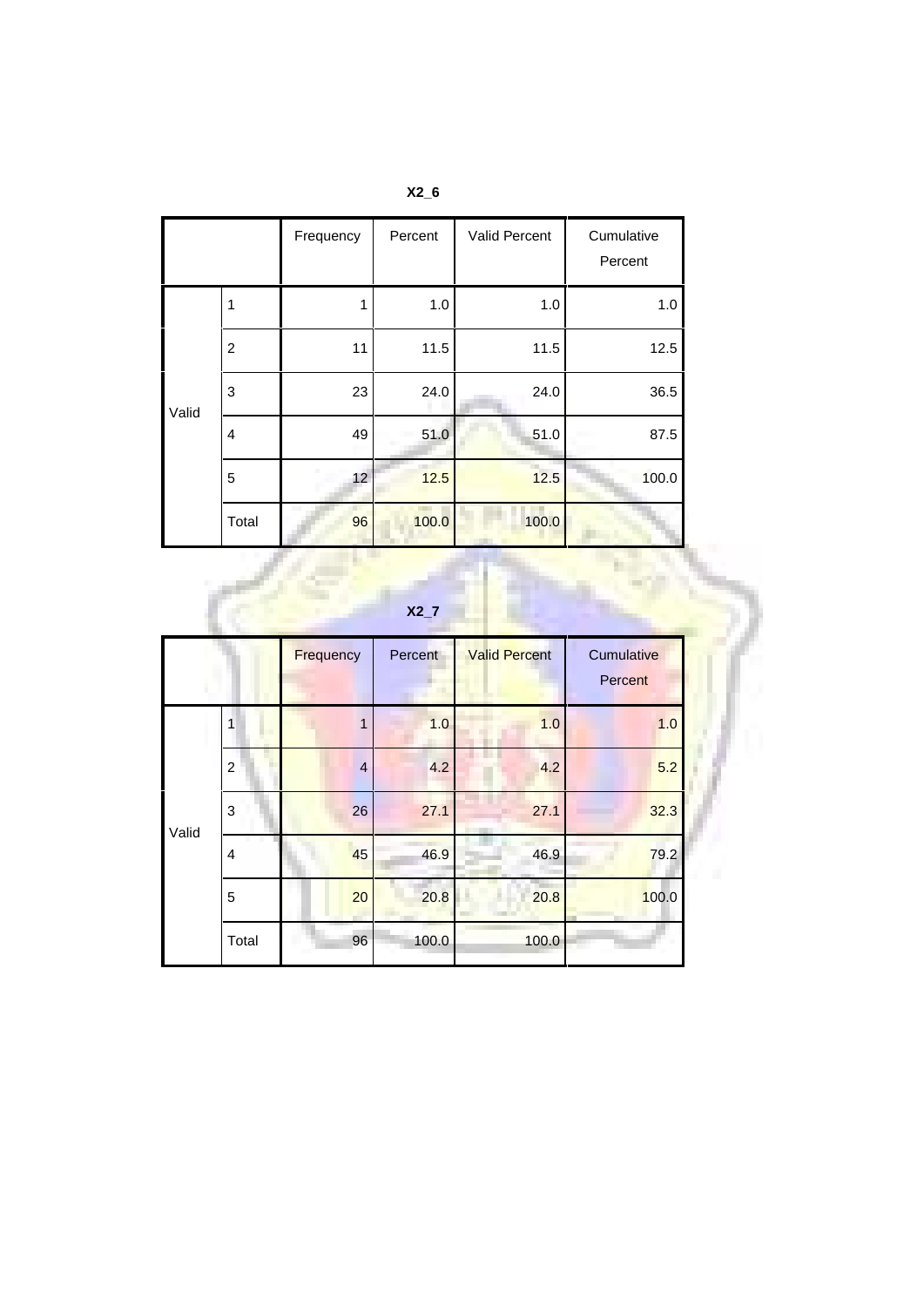|       |                | Frequency      | Percent | Valid Percent | Cumulative<br>Percent |
|-------|----------------|----------------|---------|---------------|-----------------------|
| Valid | 1              | 3              | 3.1     | 3.1           | 3.1                   |
|       | $\overline{c}$ | $\overline{c}$ | 2.1     | 2.1           | 5.2                   |
|       | 3              | 18             | 18.8    | 18.8          | 24.0                  |
|       | $\overline{4}$ | 49             | 51.0    | 51.0          | 75.0                  |
|       | 5              | 24             | 25.0    | 25.0          | 100.0                 |
|       | Total          | 96             | 100.0   | 100.0         |                       |

**X2\_8**

| Prosedur Pelayanan (X2) |    |                |              |                      |                       |  |  |  |
|-------------------------|----|----------------|--------------|----------------------|-----------------------|--|--|--|
|                         |    | Frequency      | Percent<br>٠ | <b>Valid Percent</b> | Cumulative<br>Percent |  |  |  |
|                         | 15 | 3              | 3.1          | 3.1                  | 3.1                   |  |  |  |
|                         | 16 | $\overline{1}$ | 1.0          | 1.0                  | 4.2                   |  |  |  |
|                         | 18 | $\overline{c}$ | 2.1          | 2.1                  | 6.3                   |  |  |  |
|                         | 19 | $\overline{a}$ | 2.1          | 2.1                  | 8.3                   |  |  |  |
| Valid                   | 20 | 3              | 3.1          | 3.1                  | 11.5                  |  |  |  |
|                         | 21 | $\overline{1}$ | 1.0          | 1.0                  | 12.5                  |  |  |  |
|                         | 22 | $\overline{c}$ | 2.1          | 2.1                  | 14.6                  |  |  |  |
|                         | 23 | $\overline{c}$ | 2.1          | 2.1                  | 16.7                  |  |  |  |
|                         | 24 | 3              | 3.1          | 3.1                  | 19.8                  |  |  |  |
|                         | 25 | 1              | $1.0$        | 1.0                  | 20.8                  |  |  |  |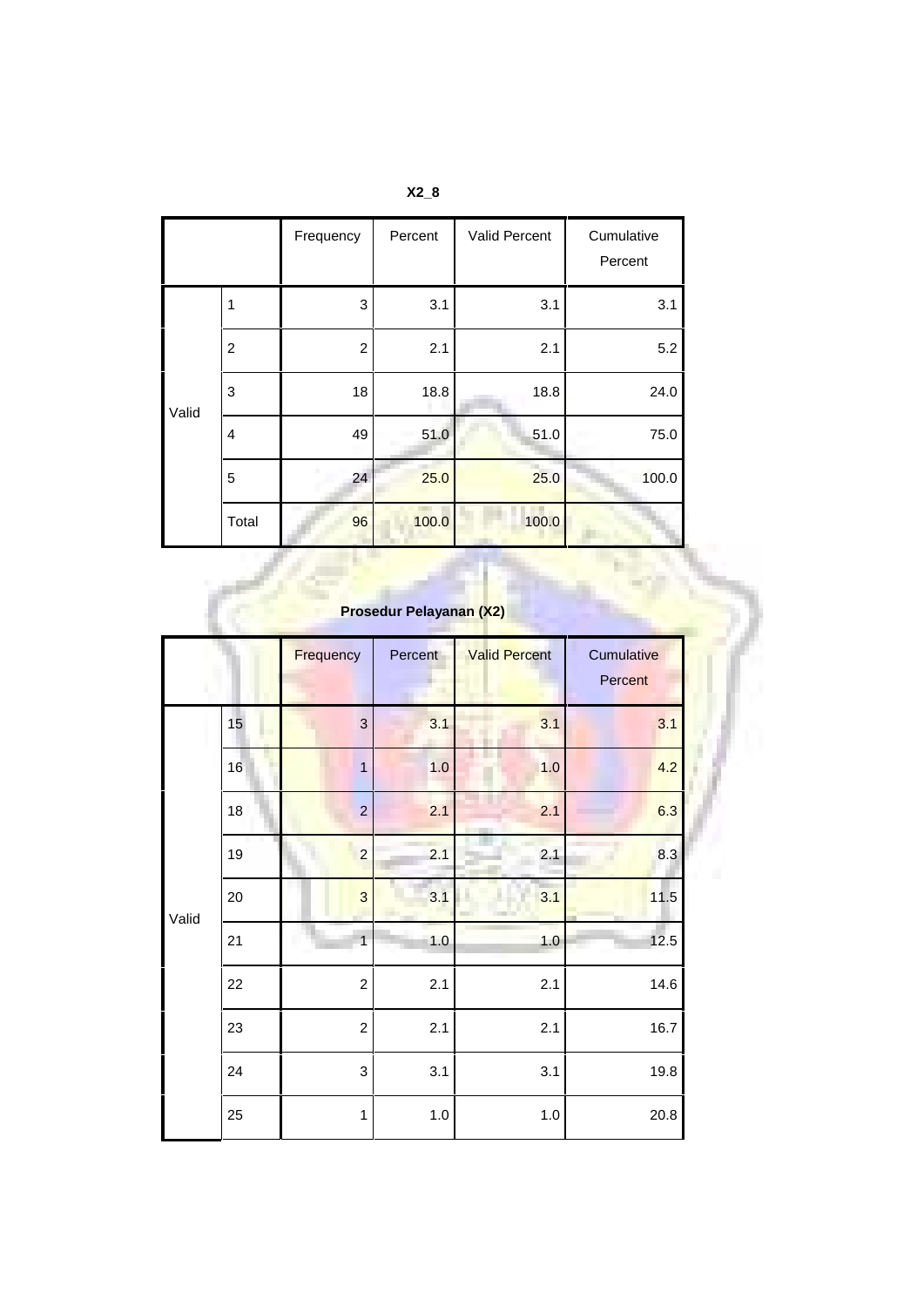| 26    | $\overline{\mathbf{4}}$ | 4.2   | 4.2   | 25.0  |
|-------|-------------------------|-------|-------|-------|
| 27    | $\mathbf{1}$            | 1.0   | 1.0   | 26.0  |
| 28    | $6\phantom{a}$          | 6.3   | 6.3   | 32.3  |
| 29    | 3                       | 3.1   | 3.1   | 35.4  |
| 30    | 5                       | 5.2   | 5.2   | 40.6  |
| 31    | 8                       | 8.3   | 8.3   | 49.0  |
| 32    | $\overline{\mathbf{r}}$ | 4.2   | 4.2   | 53.1  |
| 33    | $\overline{4}$          | 4.2   | 4.2   | 57.3  |
| 34    | 10                      | 10.4  | 10.4  | 67.7  |
| 35    | $\overline{5}$          | 5.2   | 5.2   | 72.9  |
| 36    | $\overline{7}$          | 7.3   | 7.3   | 80.2  |
| 37    | 9                       | 9.4   | 9.4   | 89.6  |
| 38    | $\overline{\mathbf{4}}$ | 4.2   | 4.2   | 93.8  |
| 39    | $\,$ 6 $\,$             | 6.3   | 6.3   | 100.0 |
| Total | 96                      | 100.0 | 100.0 |       |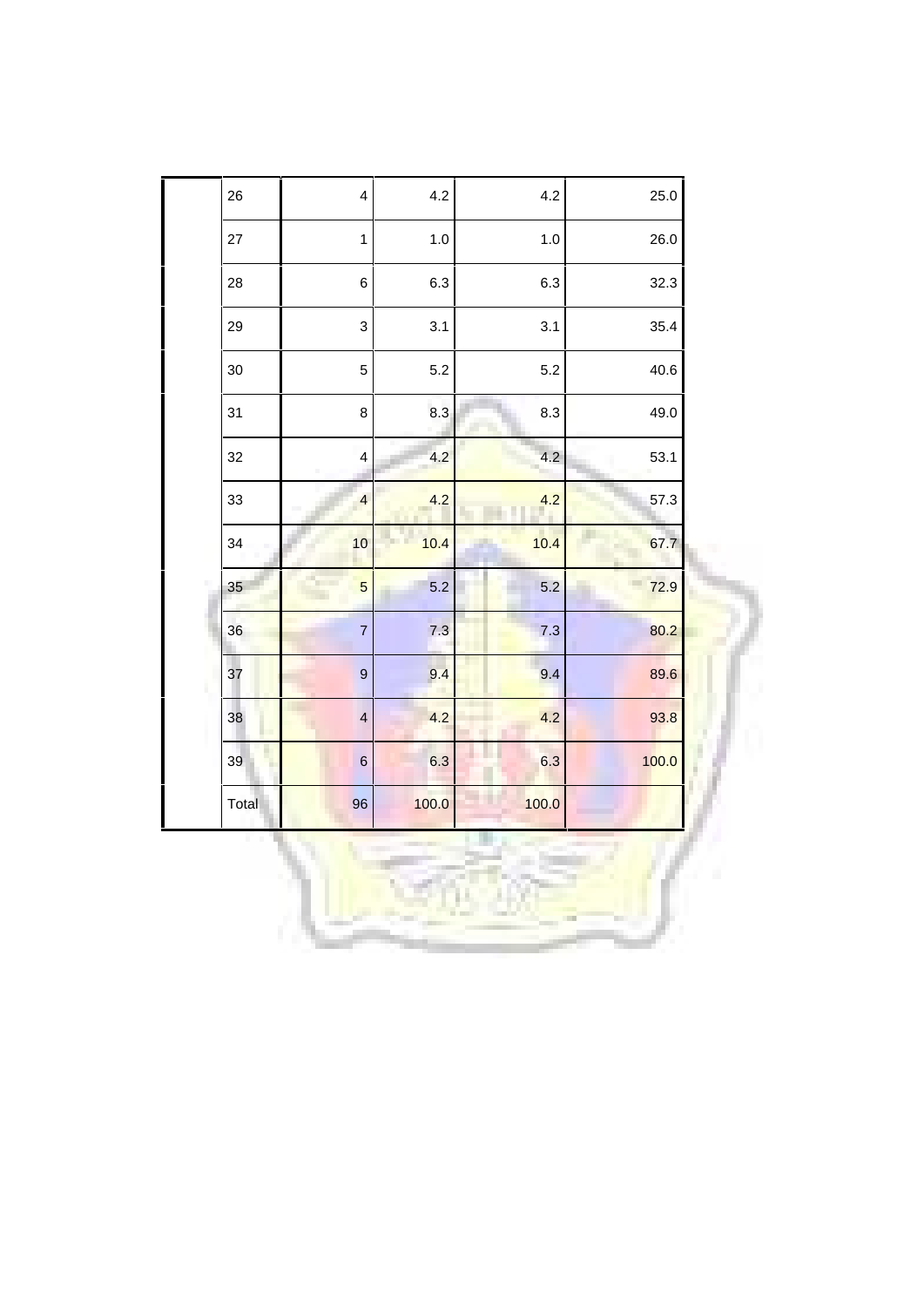# **Frekuensi Kepuasan Masyarakat**

|        |         | $Y_1$ | $Y_2$          | $Y_3$          | Kepuasan<br>Masyarakat (Y) |  |
|--------|---------|-------|----------------|----------------|----------------------------|--|
| N      | Valid   | 96    | 96             | 96             | 96                         |  |
|        | Missing | 0     | $\mathbf 0$    | 0              | 0                          |  |
| Mean   |         | 3.65  | 3.70           | 3.79           | 11.14                      |  |
| Median |         | 4.00  | 4.00           | 4.00           | 12.00                      |  |
| Mode   |         |       | $\overline{4}$ | $\overline{4}$ | 12                         |  |
| Sum    |         | 350   | 355            | 364            | 1069                       |  |

#### **Statistics**

# **Frequency Table**

|       |                | Frequency      | Percent | <b>Valid Percent</b> | Cumulative<br>Percent |
|-------|----------------|----------------|---------|----------------------|-----------------------|
| Valid | 1              | 3              | 3.1     | 3.1                  | 3.1                   |
|       | $\overline{c}$ | $\overline{7}$ | 7.3     | m<br>7.3             | 10.4                  |
|       | 3              | 14             | 14.6    | 14.6                 | ┳<br>25.0             |
|       | $\overline{4}$ | 69             | 71.9    | 71.9                 | 96.9                  |
|       | 5              | 3              | 3.1     | 3.1                  | 100.0                 |
|       | Total          | 96             | 100.0   | 100.0                |                       |

**Y\_1**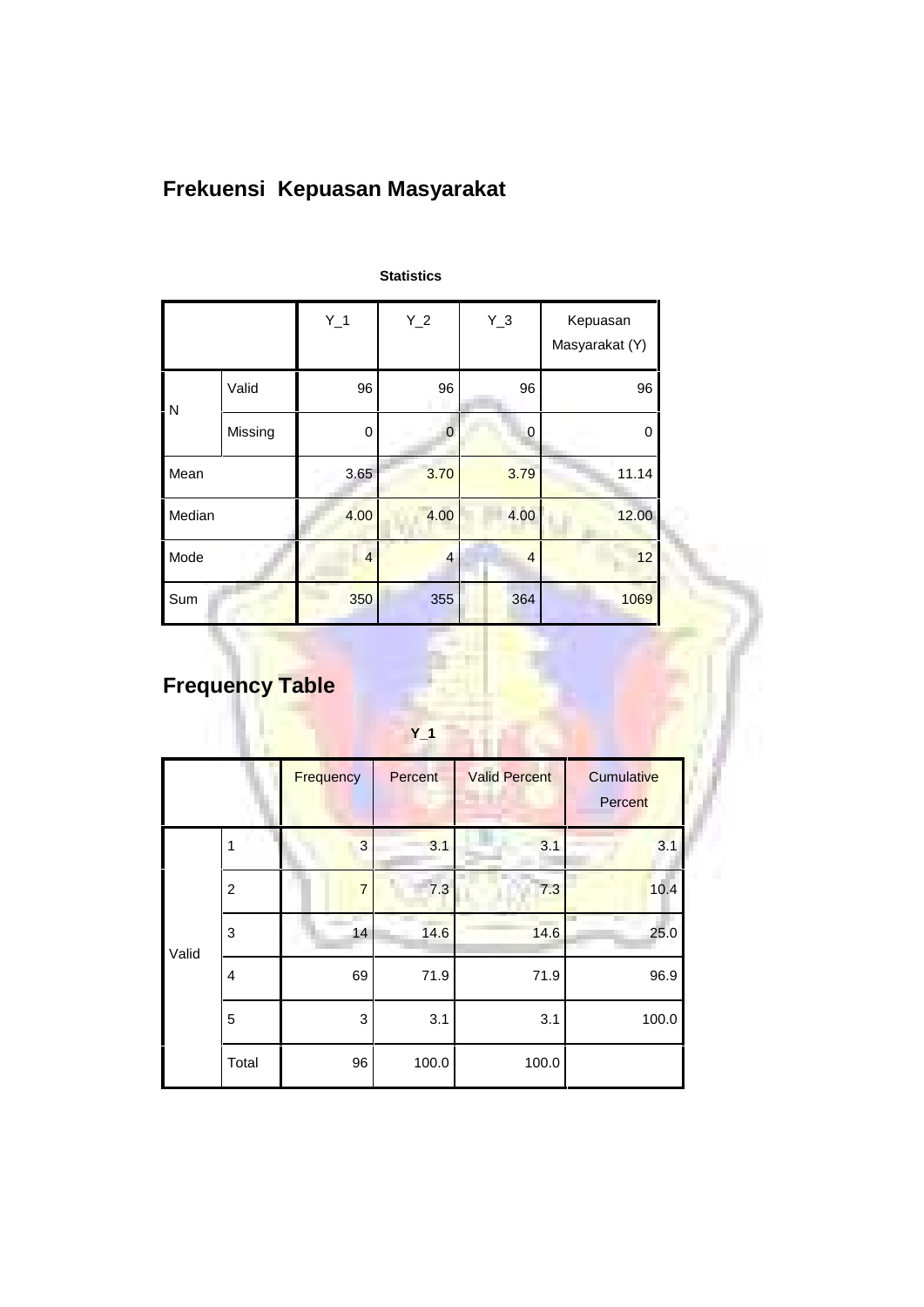|       |                | Frequency | Percent | Valid Percent | Cumulative<br>Percent |
|-------|----------------|-----------|---------|---------------|-----------------------|
| Valid | 1              | 1         | 1.0     | 1.0           | 1.0                   |
|       | $\overline{c}$ | 7         | 7.3     | 7.3           | 8.3                   |
|       | 3              | 18        | 18.8    | 18.8          | 27.1                  |
|       | $\overline{4}$ | 64        | 66.7    | 66.7          | 93.8                  |
|       | 5              | 6         | 6.3     | m.<br>6.3     | 100.0                 |
|       | Total          | 96        | 100.0   | 100.0         |                       |

|  |       |  | т | ۰<br>ī<br>Ξ | r<br>г |
|--|-------|--|---|-------------|--------|
|  | $Y_3$ |  |   |             |        |
|  |       |  |   |             |        |

|       |                | Frequency | Percent | <b>Valid Percent</b> | Cumulative<br>Percent |  |
|-------|----------------|-----------|---------|----------------------|-----------------------|--|
| Valid | 1              | 1         | 1.0     | 1.0                  | 1.0                   |  |
|       | $\overline{c}$ | 5         | 5.2     | 5.2                  | 6.3                   |  |
|       | 3              | 27        | 28.1    | 28.1                 | 34.4                  |  |
|       | $\overline{4}$ | 43        | 44.8    | 44.8                 | 79.2                  |  |
|       | 5              | 20        | 20.8    | 20.8                 | 100.0                 |  |
|       | Total          | 96        | 100.0   | 100.0                |                       |  |